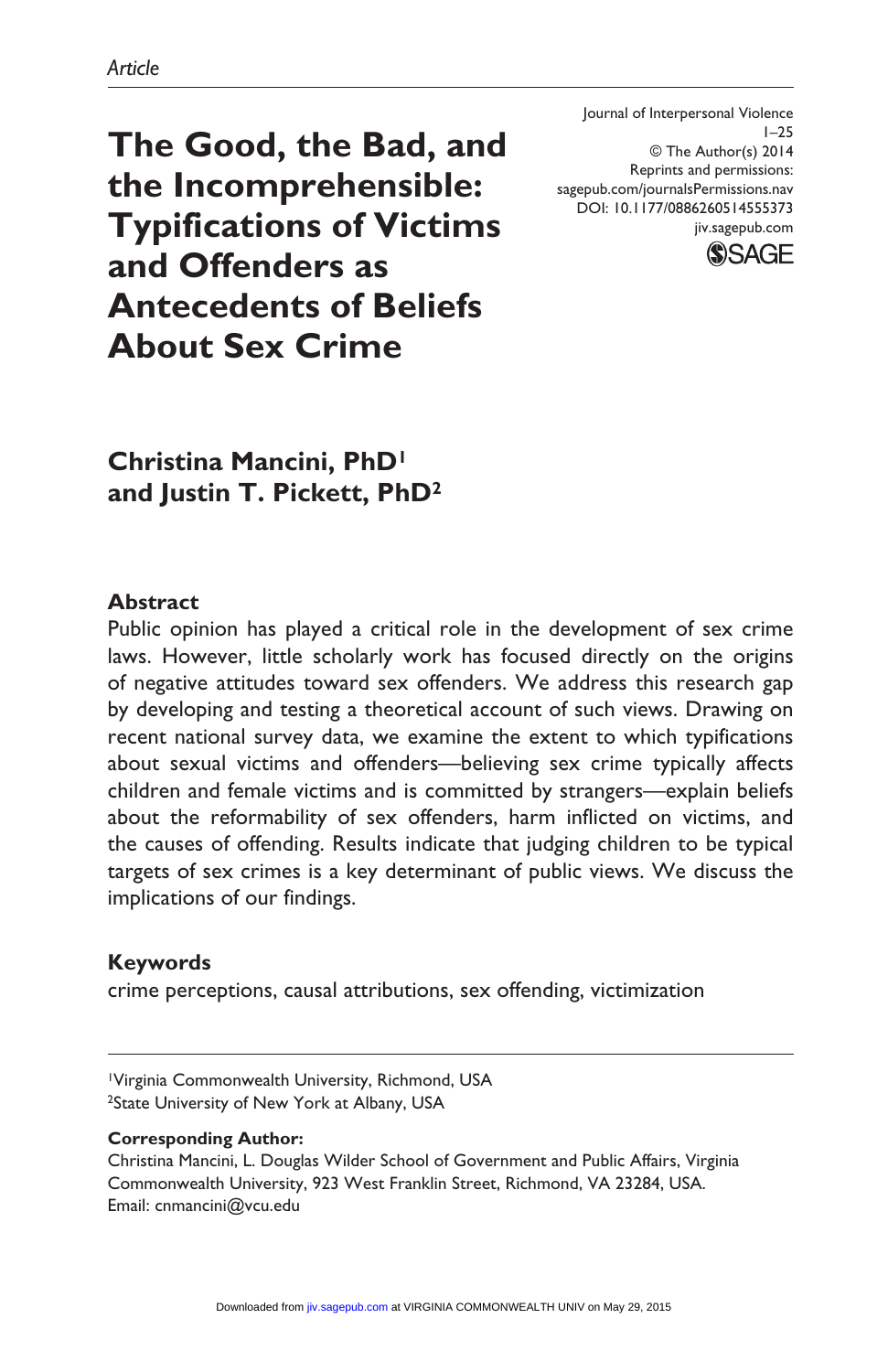# **Introduction**

Since the appearance of "get tough" sex crime laws in the mid-1990s, states and the federal government have continued to implement an array of new punitive reforms. As a result, the post-incarceration sanctions that apply to sex offenders in contemporary society are numerous. Registration, community notification, residence restrictions, chemical castration, and civil commitment are examples of laws enacted nationally over the last two decades. The perception that sex offenders represent the "worst of the worst" offenders is clearly implicit in the content of these laws given that (a) they apply exclusively to sex offenders (Ackerman, Sacks, & Greenberg, 2012; Jenkins, 1998; Lytle, 2013), and (b) assume that sex offenders are compelled to reoffend, and so are in need of intense supervision and monitoring following release (Meloy, Curtis, & Boatwright, 2013).

Remarkably, the proliferation of sex crime laws in the United States has not followed an increase in actual sex offending. Indeed, sex offenses involving both child and adult victims have substantially decreased in the United States. In analyzing trends for child sexual victimization, Finkelhor and Jones (2012) have contended that the decline is "about as well established as crime trends can be in contemporary social science" (p. 3). In a similar direction, the most recent data available indicate that reports of forcible rape—an indicator of sex crime involving older and adult victims—remain at record low levels (Planty, Langton, Krebs, Berzofsky, & Smiley-McDonald, 2013). If not rising sex crime rates, what factors are associated with the pronounced change in sex offender management? Some scholars have identified public opinion, specifically, increased concern about sexual victimization as a potential catalyst in the emergence of punitive sex crime reforms (Fox, 2013; Pickett, Mancini, & Mears, 2013).

For example, there are widely held societal impressions, identified as early as 1950 by Edwin Sutherland, surrounding the nature of sex crime. Perhaps the most prominent of these centers on the reformability of sex offenders. In Sutherland's (1950) seminal article criticizing sexual psychopath laws (i.e., an early form of civil commitment), he cited a statistic proffered by J. Edgar Hoover that "the most rapidly increasing type of crime is that perpetrated by degenerate sex offenders" (p. 543). Elsewhere, Sutherland explained that the typical perception underpinning sex crime laws is the view that "sexual psychopaths continue to commit serious sex crimes throughout life because they have no control over their sexual impulses" (p. 544). This incorrigibility argument has stood largely unchallenged for over 60 years. To illustrate, in a recent national poll nearly three quarters of the public expressed that sex offenders could never be rehabilitated (Mancini, 2014). Separately,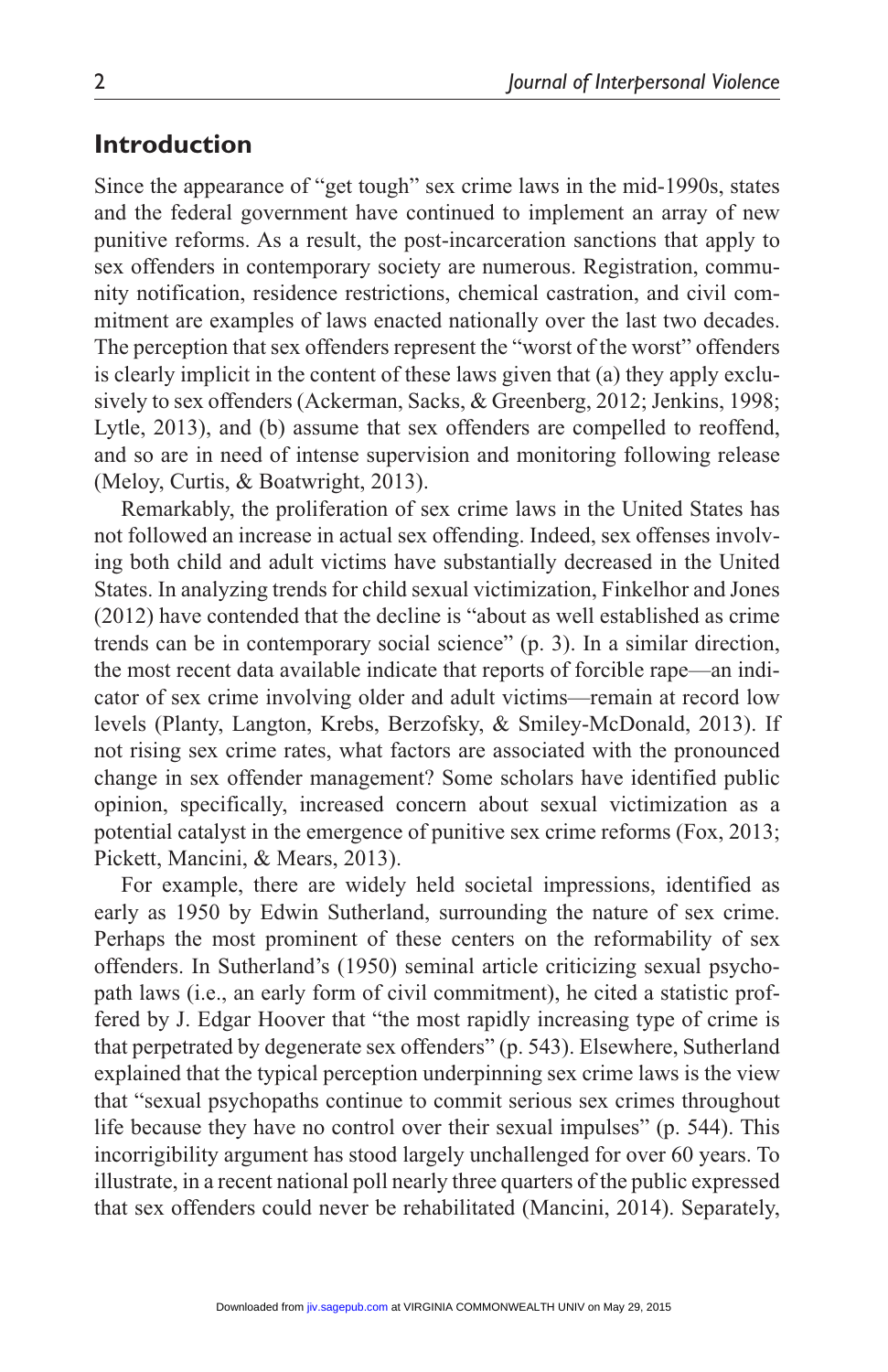Sutherland alluded to another proposition—the belief that sexual victimization imparts greater relative harm to potential victims than other crimes. In contemporary times, sexual victimization has been judged to inflict "psychological trauma [that] has no end point" (Schafran, 1992, p. 446). In contrast to other offenses, it is a crime that simultaneously "robs [victims'] innocence" (Harbeck, 2009, p. ix), "maim[s] [their] soul[s]" (Schafran, 1992, p. 439), "kills their spirit" (Zilney & Zilney, 2009, p. 96), and "envelops [victims] in[to] toxic shame" (Harbeck, 2009, p. ix). Accordingly, sexual victimization, in comparison with other violent offenses, is perceived as an offense that inflicts everlasting emotional turmoil on victims. Third and finally, Sutherland recognized that there are strong views related to the causes of sex offending. He pointed to an array of typical descriptors of sex offenders—"degenerates," "sex fiends," "creatures," and "sexual psychopaths" (p. 543)—all of which, per Sutherland, highlight that sex offending is perceived as pathology or a dispositional "mental malady"—in turn, the only solution would be to "segregate such persons preferably before, but at least after their sex crimes" (p. 544). Here again, public opinion has not wavered, that is, most Americans typically attribute individual deficits—selfishness and moral depravity (e.g., Spencer, 2009)—as opposed to environmental or situational factors to sex offending.

In a word, there are certain widely held impressions about sex crime—that sex offenders are unreformable, inflict enduring suffering on their victims, and commit their offenses because of dispositional deficiencies, such as personal immorality and low self-control—that collectively foster public hostility toward this group of criminals. Indeed, recent research shows that these impressions constitute the three strongest predictors of punitive attitudes toward sex offenders (Pickett et al., 2013). Even so, left unaddressed by extant work is research investigating the *origins* of these views. To illustrate, Payne, Tewksbury, and Mustaine (2010) observed that although "it is clear that sex offenders are stigmatized and this stigma has hindered appropriate responses to sex offenders," at the same time, it is "not clear how this stigma arises" (p. 587). The theory advanced in the current study is that these stigmatizing beliefs about sex offenders are consequences of the public's intense intuitive revulsion toward (see Haidt, 2001), and general inability to understand, sexual offending, rooted in two specific typifications—or collective images—about sex offenders and victims.

First, sex crime is perceived as disproportionately affecting a victim base not targeted by any other type of offender—vulnerable children and women (Meloy et al., 2013; Sample & Kadleck, 2008). It is likely that offenses against this victim base trigger intense moral emotions and, in the public's view, cannot extend from "normal" motives, such as economic gain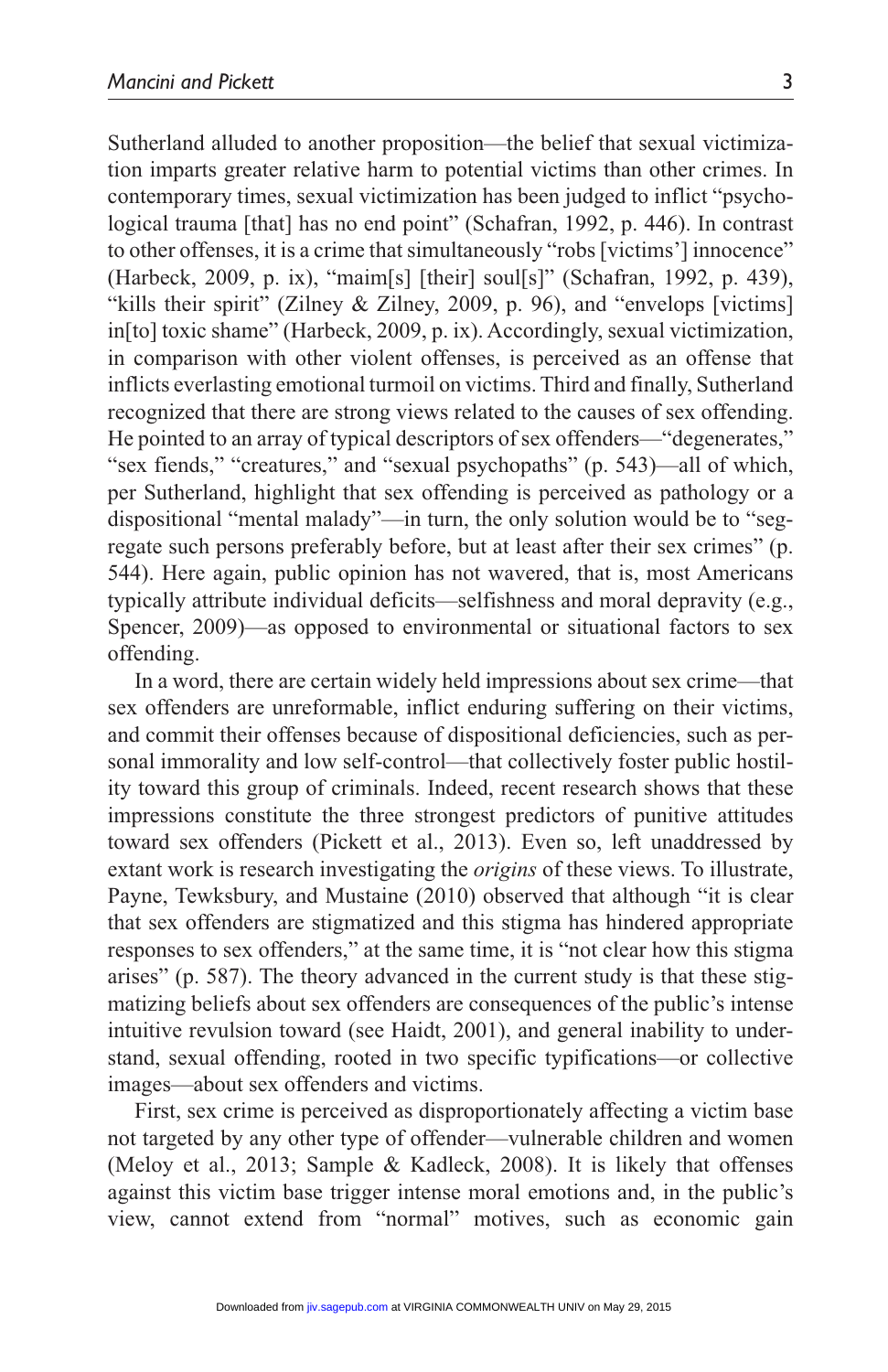or interpersonal anger, and thus those who commit them cannot be normal individuals. Second, there is the widely endorsed perception that victims are at substantial risk of being assaulted by stranger perpetrators, a view reflecting the myth of "stranger danger" (Craun & Theriot, 2009) and contributing to the perception of sexual criminals as persons who are outside of and stand apart from the normal community (see Spencer, 2009).

Collectively, we argue that these contemporary images of sex crime give rise to and reinforce the negative beliefs about sexual offenders that underlie public hostility toward sex criminals. Specifically, we hypothesize that these perceptions, by triggering disgust, rendering sex crime incomprehensible, and undermining the ability of the public to conceive of sexual offenders as members of the community, cultivate impressions about offender incorrigibility, sex victim suffering, and the immoral dispositions of sex criminals. Using data from a recent national survey, we provide the first test of this prediction in the current study.

# **Societal Impressions of Sex Crime Victims and Sex Offenders**

The 1980s ushered in a shift in public discourse about crime. Specifically, the victim rights movement resulted in laws and policies designed to protect victims of crime and involve them in criminal proceedings (Garland, 2001). The end result per Garland and Sparks (2000) is that

citizens [have become] crime-conscious, attuned to the crime problem, and many exhibit high levels of fear and anxiety . . . caught up in institutions and daily practices that require them to take on the identity of (actual or potential) crime victims, and to think, feel, and act accordingly. (p. 200)

This emphasis is clearly exemplified when the focus is on sex crime victims. Specifically, in contemporary society, certain groups—namely children and women—have been portrayed as particularly vulnerable to sexual violence from dangerous predators (Kitzinger, 2004). Levenson, Brannon, Fortney, and Baker (2007) reported that over 50% of the public felt registries should publicize the age of offenders' prior victims—in turn, suggesting that Americans prioritize such information when judging the disposition and dangerousness of sex offenders. Relatedly, it is largely recognized by the public that women are disproportionately victims of forcible rape and sex offenses (Best, 1999). At the same time, "get tough" sex crime laws appear to rest on a "vulnerable protection" rationale. For instance, residence restrictions typically prohibit offenders from living near areas frequented by children, such as schools, daycare centers, and playgrounds (Anderson, Sample, & Cain,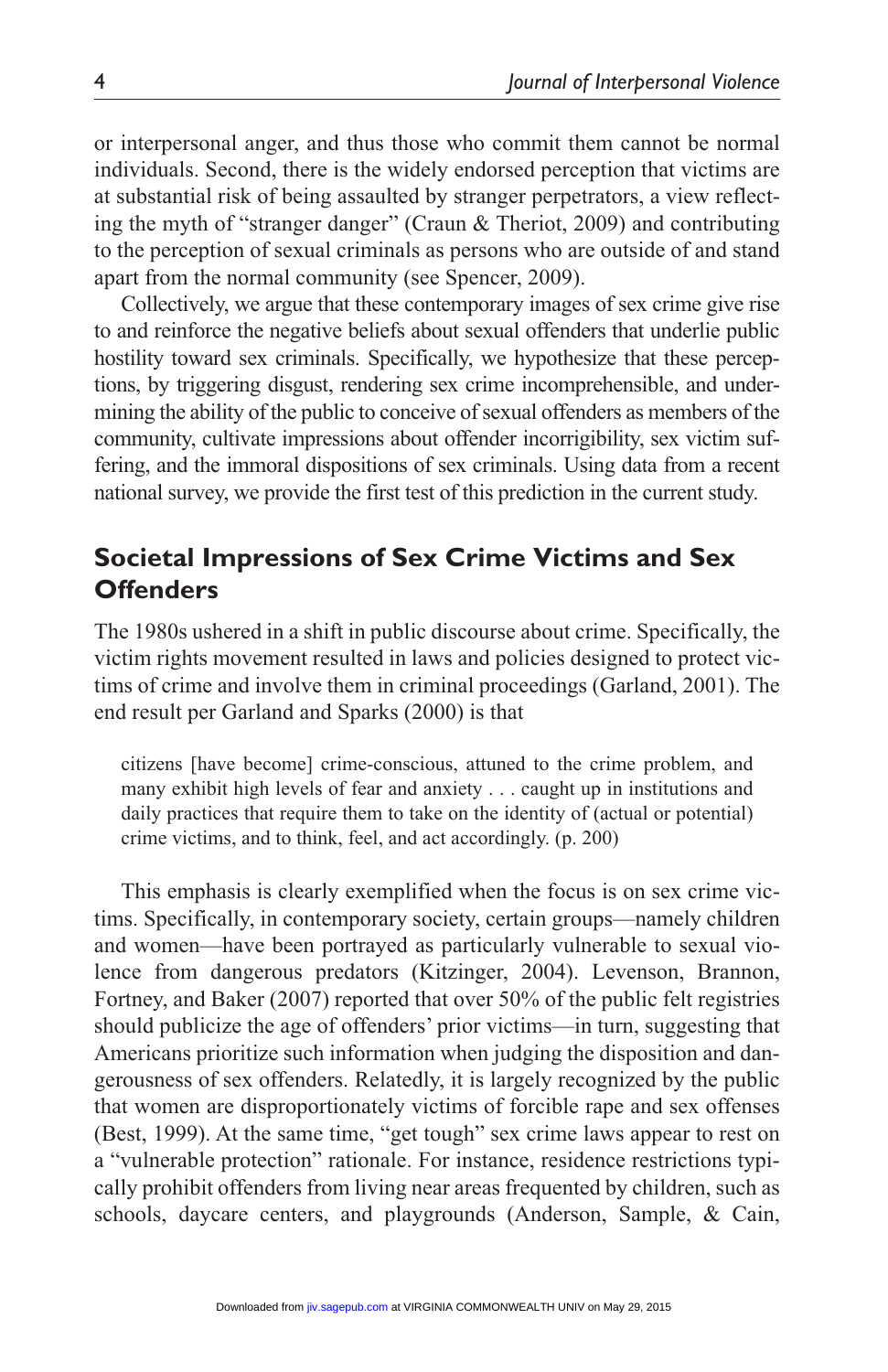2013). Sample and Kadleck (2008) in their qualitative analysis examining legislators' views about sex offenders remarked, "to no surprise, women and children were most frequently mentioned [by respondents as victims of sex crime]" (p. 52). Collectively, such observations create the impression that sex crime laws exist to protect vulnerable populations.

Strikingly, this emphasis is not portrayed in accounts of other violent and serious crimes (Greer, 2007). Put differently, sex offending is perceived as affecting a unique victim base—one that is typically not the target for other offenses (e.g., robbery). The pithy adage, "Many a man that needed killin', no child that needed a molestin'" (Nhan, Polzer, & Ferguson, 2012, p. 829), succinctly demonstrates the difficulty that the public has in understanding sexual offending—a crime that disproportionately involves vulnerable victims vis-à-vis other offenses.

We argue that the incomprehensibility of crimes against vulnerable persons triggers intuitive moral emotions and, consequently, fosters negative cognitive judgments about sexual offenders along a range of dimensions. For example, Haidt (2001) hypothesized that moral judgments about social phenomenon are typically the result of "quick, automatic evaluations (intuitions)" rather than careful, rational reflection and deliberation (p. 814). As a result, such negative snap judgments have the tendency to induce assessments of social harm arising from a particular action or behavior. Under this logic, endorsing typifications about populations portrayed as vulnerable to sexual victimization may trigger a negative "intuitive repulsion" (i.e., an instant and intense feeling, see Haidt, 2001; Haidt, Koller, & Dias, 1993) leading to the endorsement of faulty cognitive judgments about sex crime, particularly concerning the relative harm of sexual victimization. In addition, psychological research indicates that because individuals have an intuitive need for developing coherent explanatory narratives, they tend to exaggerate "the consistency of evaluations: good people do only good things and bad people are all bad" (Kahneman, 2011, pp. 199-200). The perception that sex offenders intentionally target vulnerable populations is thus likely to undermine the ability of individuals to attribute to sex offenders any favorable traits or the potential for prosocial behavior—such as the potential for reform, or the possibility that their harmful behavior is environmentally motivated (i.e., due to situational factors rather than dispositional traits). Using this logic as a springboard for the current study, we hypothesize the following:

**Hypothesis 1:** Individuals who perceive that a larger percentage of sex crime victims are children will be more likely to believe that sex offenders are unreformable, inflict greater relative harm on victims, and offend because of dispositional factors.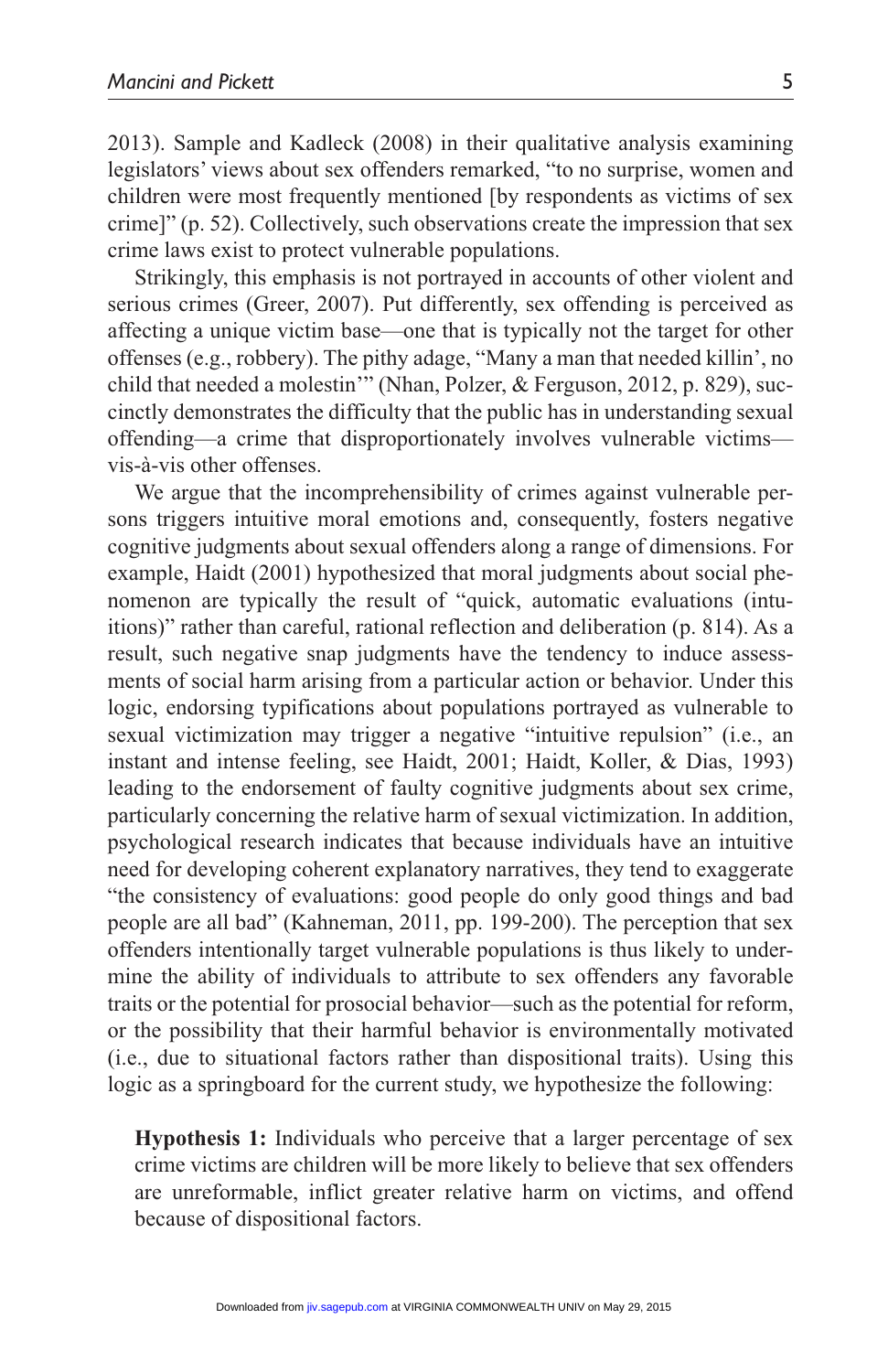**Hypothesis 2:** Those who perceive that a larger percentage of sex crime victims are female will be more likely to believe that sex offenders are unreformable, to judge that sexual victimization inflicts greater relative harm on victims, and to feel that sex offenders offend due to dispositional factors.

Separately, the "stranger danger" myth has been featured prominently in accounts of sex offending. A number of public opinion polls indicate that a non-trivial number of Americans endorse the view that victims and offenders are typically unfamiliar with one another (Fuselier, Durham, & Wurtele, 2002; Levenson et al., 2007). In a similar direction, Zgoba (2004) reported that although stranger perpetrated offenses comprise a very small proportion of total sex crimes (2% of all crimes against juveniles per her estimates), a guiding belief behind sex crime laws is that most victims are at risk of victimization by stranger offenders. Put differently, endorsed by the public and implicit in sex crime legislation is the stranger danger myth. Here again, we argue that this perception, by strengthening the conception of sex offenders as monstrous outsiders (Spencer, 2009), cultivates broader negative views about sex crime by intensifying the public's negative emotional reaction to, and thus inability to comprehend, sex crime. Specifically, we present our final hypothesis below:

**Hypothesis 3:** Those who perceive that a larger percentage of sex crimes are committed by strangers will be more likely to believe that sex offenders are unreformable, to judge that sexual victimization inflicts greater relative harm on victims, and to feel that sex offending is driven by dispositional factors.

# **Data and Methods**

## *Sample and Data Collection*

We rely on data collected from an online survey administered through SurveyMonkey and conducted in the summer of 2012. Our sampling frame for the current study included an opt-in panel (SurveyMonkey's Audience panel) of more than 400,000 individuals,<sup>1</sup> from which a sample of 2,898 people were randomly selected to receive an e-mail invitation to participate. The opt-in panel consists of individuals who volunteer to complete surveys in exchange for various incentives; respondents can receive automatic donations in their name to charitable organizations and opportunities to win \$100 in weekly drawings.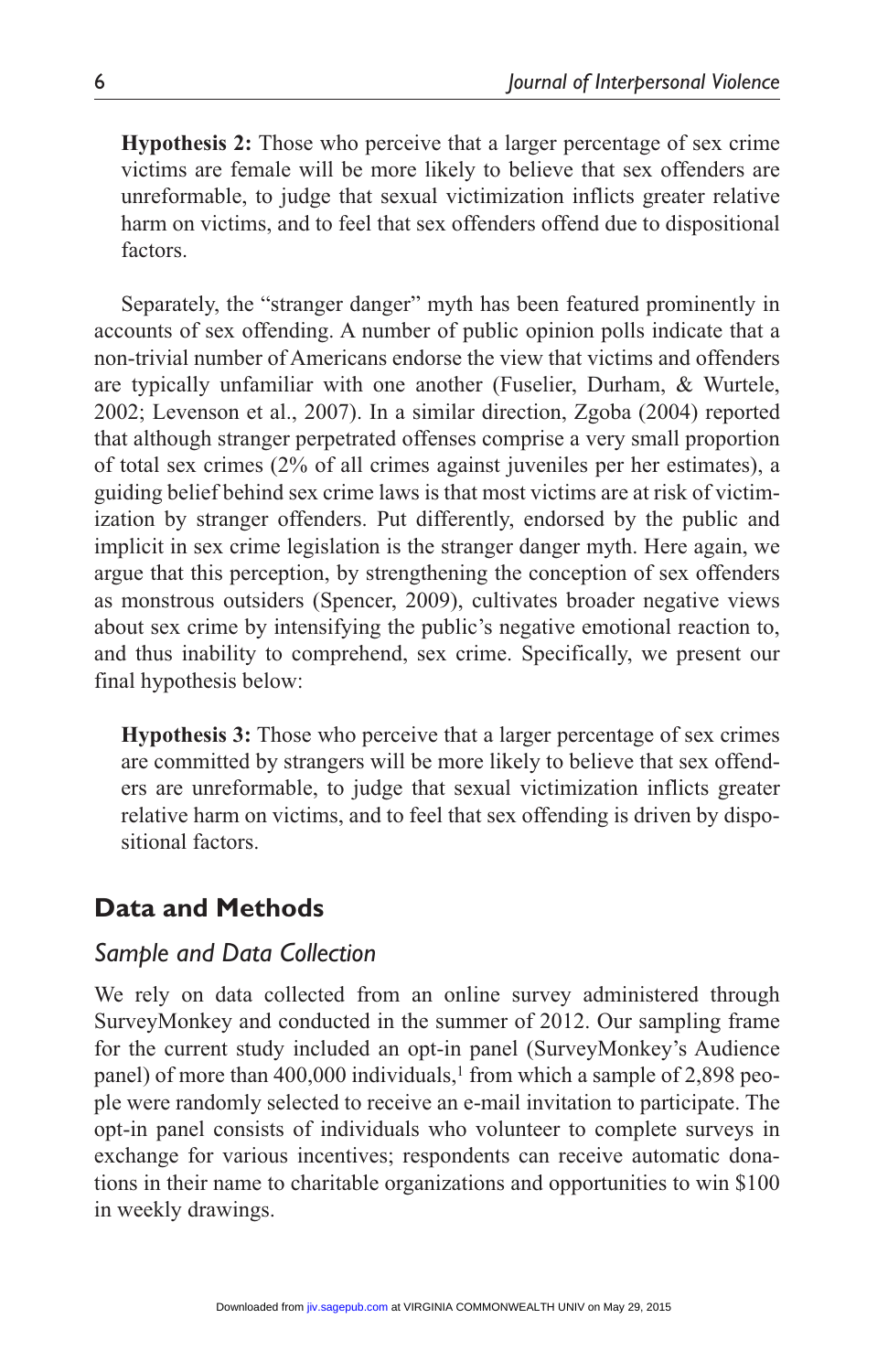Because they are demographically diverse and produce high-quality data (Bhutta, 2012; Buhrmester, Kwang, & Gosling, 2011; Gosling, Vazire, Srivastava, & John, 2004; Sanders, Clarke, Stewart, & Whiteley, 2007), optin online samples, including those drawn from the Audience panel, are increasingly being used in published research to examine social issues and public attitudes, including studies of crime and justice (see Blodorn & O'Brien, 2013; Griswold & Wright, 2004; Pickett & Baker, 2014). SurveyMonkey permits researchers to specify targeting criteria for the random selection of respondents. For our study, only adults (i.e., those 18 or older) and U.S. residents were recruited to participate. In addition, given that African Americans tend to be underrepresented in web-based surveys (Bethlehem & Biffignandi, 2012), an attempt was made to oversample this population. No information regarding the specific content of the survey was

provided to potential participants in the initial invitation e-mail.2 A total of 612 Americans responded to the solicitation. Approximately 88% ( $n = 537$ ) of those who began the survey completed the questionnaire. The final sample included respondents from every state, but South Dakota.

Respondents were not concentrated in any particular region, but rather exhibited diversity in regional residence: 18% resided in the Northeast, 22% in the Midwest, 34% in the South, and 26% in the West. In terms of demographics, the sample was generally similar to the U.S. population of adults with a few exceptions. Specifically, the sample had the following characteristics (percentages for the sample and national estimates presented parenthetically): women (51% of the sample vs. 51% nationally), White (75% of the sample vs. 75% nationally), Latino/Hispanic (5% of the sample vs. 14% nationally), African American (16% of sample vs. 12% nationally), 65 years or older (15% of the sample vs. 17% nationally), college educated (57% of the sample vs. 25% nationally), and annual income of \$100,000 or more (27% of the sample vs. 21% nationally; see U.S. Census Bureau, 2010, 2012, for national estimates). Thus, with the exception of differences in racial/ethnic composition, education, and income, the sample approximated the demographics of the larger U.S. population. Notably, such discrepancies are typical in web-based survey research (see Chang & Krosnick, 2009). Furthermore, we do not anticipate these differences to affect results given that (a) prior research has generally found that respondents' race/ethnicity, education, and income are either unrelated or weakly linked to views about sex offenders (Button, Tewksbury, Mustaine, & Payne, 2013; Mancini, 2014; Payne et al., 2010), and (b) we control for these factors in the models (see Winship & Radbill, 1994).

Drawing on web-based survey data offers several advantages. First, online surveys provide greater flexibility than other methods (e.g., telephone surveys)—permitting respondents to complete the survey at their convenience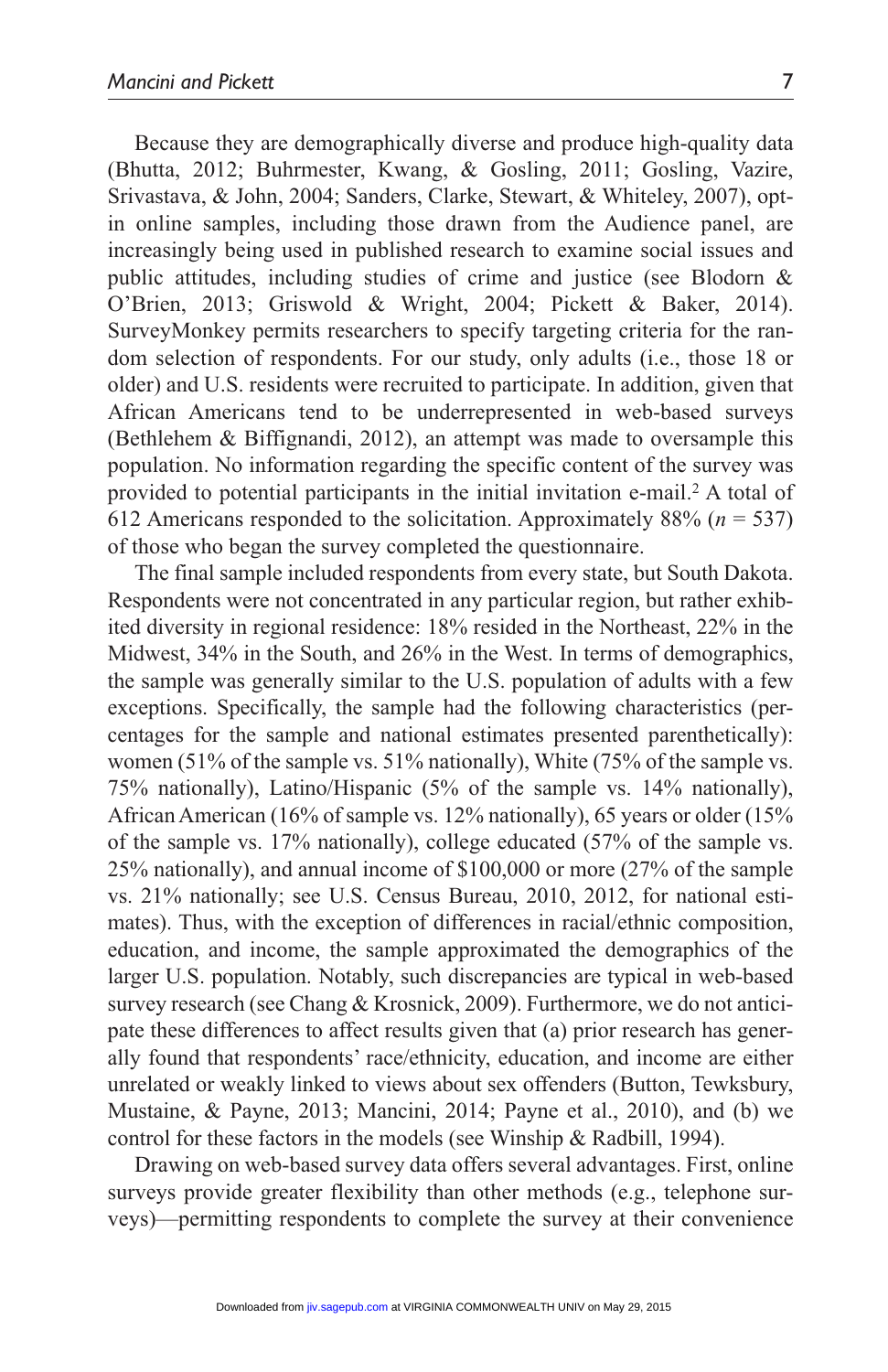(Rhodes, Bowie, & Hergenrather, 2003). Second, web-based surveys can be designed to be dynamic and user friendly by including pop-up instructions, drop-down boxes, check boxes, and skip patterns (Bethlehem & Biffignandi, 2012). In turn, these design features may increase respondents' motivation to complete the survey (Schmidt, 1997; Zhang, 1999). Separately, because online surveys are self-administered, social desirability bias is reduced (Tourangeau  $& Yan, 2007$ ), and thus, more valid responses to sensitive questions are elicited. Moreover, coding errors are minimized as respondents directly record their answers to survey questions (Zhang, 1999).

To be sure, like any polling method (e.g., telephone, mail surveys), there are limitations to web-based surveys. One involves coverage, that is, respondents must have Internet access to participate in online surveys. Another limitation, which is partially a consequence of the first is that the typical online survey participants tend to have higher incomes and greater educational attainment than the general public (Gosling et al., 2004). Even so, the use of an online sample is appropriate for our purposes because our focus is on providing an initial test of theoretical hypotheses rather than on estimating the prevalence of attitudes or behaviors in the general population.

### *Measures*

#### *Dependent variables*

*Reformability*. The perception that sex offenders are driven to reoffend reflects one of the most enduring, yet, strikingly, empirically unsupported societal impressions of sex crime (Mancini, 2014; Sutherland, 1950). Accordingly, our first outcome variable measures the extent to which the public judges sex offenders to be unreformable. In line with prior research (e.g., Payne et al., 2010), we rely on the following measure: "In general, do you think sex offenders<sup>3</sup> can be successfully rehabilitated?" Response options were  $0 = yes$  and  $1 = no$ .

*Relative harm*. Separately, another prominent perception held about sex crime is that sexual victimization inflicts a substantially greater extent of everlasting harm on victims relative to other violent crimes (Harbeck, 2009; Schafran, 1992; Zilney & Zilney, 2009). Even so, virtually no research has evaluated the extent to which the public endorses this view, or by extension, the origins of such judgments. Here, we tap into this perception by creating a relative harm index that includes seven items ( $\alpha$  =.88) measuring beliefs about the relative harm caused by sexual victimization.4

*Dispositional cause of sex offending*. The belief that certain dispositional factors of offenders—selfishness and immorality—drive sex offending is a view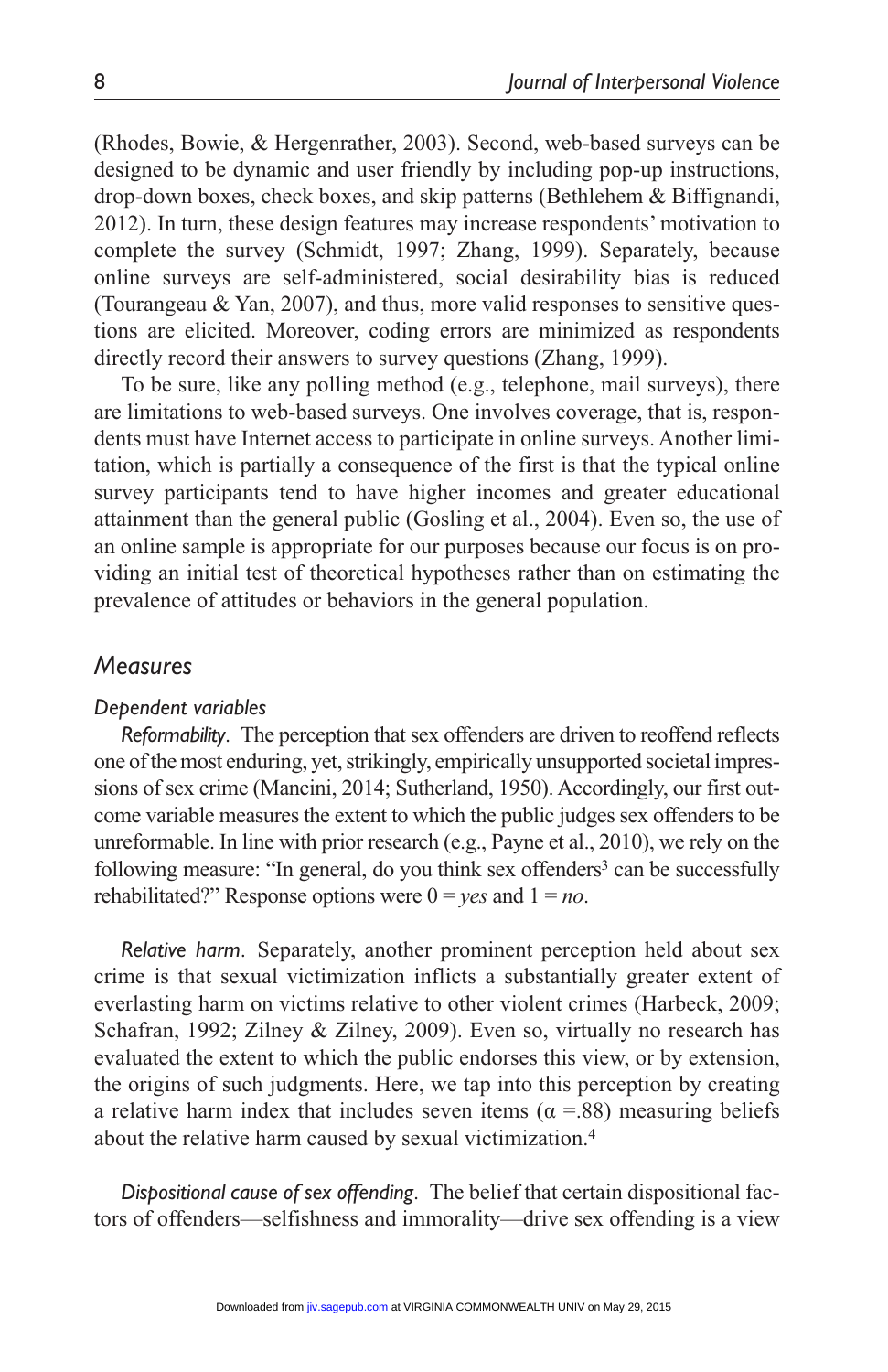that has withstood the test of time (compare Spencer, 2009; Sutherland, 1950). However, the origins of this belief are not clear. Accordingly, we include this perception as our last dependent variable by creating an index derived by averaging responses to three items: (a) "most sex offenders commit sex crimes because they have bad moral character," (b) "most sex offenders commit sex crimes because they have been exposed to pornography in the past," and (c) "most sex offenders commit sex crimes because they are just selfish people." The three items loaded on one factor (eigenvalue  $= 1.72$ ; loadings ranged from 0.68 to 0.80;  $\alpha = .62$ ).<sup>5</sup> Responses were coded as  $1 =$  *strongly disagree* to 5 = *strongly agree*. Thus, higher values indicate greater agreement that dispositional factors (e.g., offender immorality) lead to sex offending.

### *Independent variables*

*Sex crime typifications*. Certain perceptions—exclusive to sex offenders—are widely endorsed by a large swath of the public. As discussed earlier, two specific views appear prominent. First is the impression that vulnerable populations—children and women—are disproportionately targeted by sex offenders. To measure typifications about victims and offenders, prior studies typically ask respondents to estimate the percentages (0%-100%) of these populations who possess the characteristic of interest (e.g., Levenson et al., 2007; Pickett & Chiricos, 2012). Our survey included two such items that tap the relevant typifications about sex crime victims. First, respondents were asked, "When you think about the victims of sex crimes, approximately what percent would you say are young children, what percent are teenagers, and what percent are adults?" Then, the survey queried, "When you think about the victims of sex crimes, approximately what percent would you say are female and what percent are male?" The two variables are equal to the percentages reported for young children and females, respectively.

Another consistent impression is that sex offenders are typically stranger perpetrators. The survey included the following question: "When you think about the victims of sex crimes, approximately what percent would you say are related to the offender, what percent know the offender but are not related, and what percent don't know the offender?" The resulting variable is equal to the percentage reported for the "stranger" choice (i.e., "don't know the offender").

*Controls.* In line with similar studies (Anderson et al., 2013; Payne et al., 2010), several control variables were included in the analyses. Sex was self-reported  $(0 = male, 1 = female)$ . Respondents also provided their parental status  $(0 = no$ *children under age 18*, 1 = *child under age 18*). Marital status was measured as  $0 = not currently married$  and  $1 = married$ . Race was coded dichotomously  $(0 = non-White, 1 = White)$ . Age was recorded as follows:  $1 = 18$  to 24 years of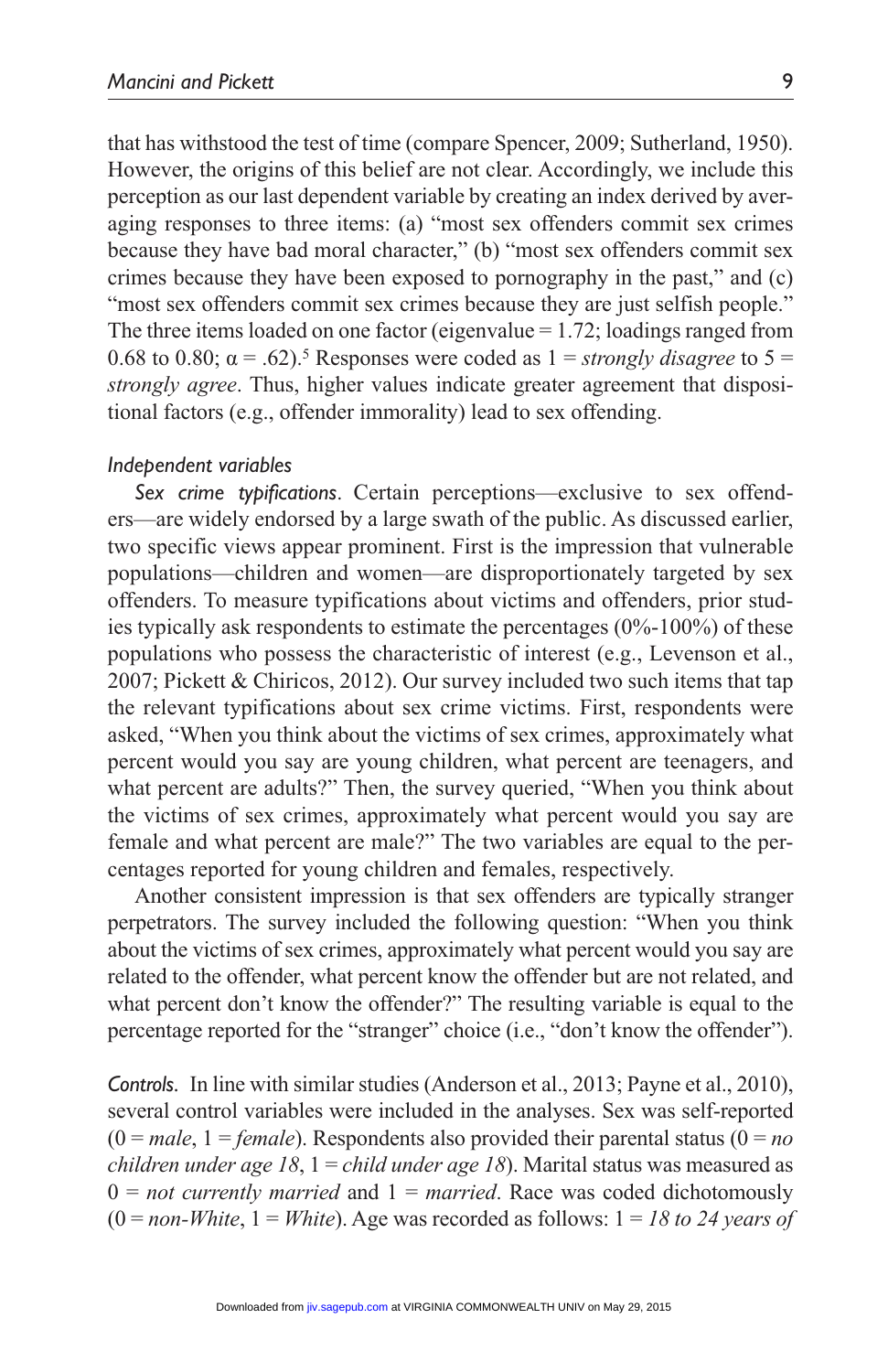*age*, 2 = *25 to 34 years of age*, 3 = *35 to 44 years of age*, 4 = *45 to 54 years of age*, 5 = *55 to 64 years of age*, and 6 = *65 years of age or older*. Education was measured in categories (1 = *high-school diploma or less*, 2 = *some college*, 3 = *bachelor's degree*, 4 = *master's degree, law degree, or similar graduate degree*, and 5 = *PhD, MD, or other advanced graduate degree*). Income included the total household income reported for 2011, where  $1 = up to $14,999, 2 = $15,000$ *to \$34,999*, 3 = *\$35,000 to \$49,999*, 4 = *\$50,000 to \$74,999*, 5 = *\$75,000 to*   $$99,999$ , and  $6 = $100,000$  or more.<sup>6</sup> To tap into conservatism, the survey asked: "How would you describe yourself politically?" (higher responses indicate greater conservatism): 1 = *very liberal*, 2 = *liberal*, 3 = *middle of the road*, 4 = *conservative*, and 5 = *very conservative*. Religiosity was gauged by asking: "How important would you say religion is in your life?" (1 = *very unimportant*,  $2 =$  *unimportant*,  $3 =$  *somewhat unimportant*,  $4 =$  *somewhat important*,  $5 =$ *important*, and 6 = *very important*).

Two specific controls related to sex crime perceptions were also incorporated in analyses. The logic here is that such perceptions may contribute to negative assessments of sex offenders, and so their effects should be accounted for in the models. First, perceived sex crime trend was created from responses to this question: "In your best judgment, how has the number of sex crimes committed annually in the United States changed over the past 5 years?" Original response categories were 1 = *decreased greatly*, 2 = *decreased some*, 3 = *stayed the same*, 4 = *increased some*, and 5 = *increased greatly*. As no respondent volunteered that sex crimes had "decreased greatly," the variable was coded as follows: 1 = *decreased*, 2 = *stayed the*   $same, 3 = increased, some, and 4 = increased, greatly. Second, the survey$ included a question that gauged respondents' perceived lack of control in avoiding sexual victimization: "How much control do you feel you have over whether or not someone in your family becomes the victim of a sex crime in the next 5 years?" Respondents could choose  $1 = a$  great deal,  $2 = a$  good *amount*,  $3 = some, 4 = very little, and 5 = none at all.$ 

We were also able to determine whether anyone in the respondents' immediate family had ever been sexually victimized. We coded this variable—sex crime victim—as 0 = *no sexual victimization* and 1 = *sex crime victim*. In addition, respondents were asked to evaluate the level of community disorder in their neighborhoods. We relied on an eight-item question similar to those used in prior studies (e.g., Sampson & Raudenbush, 2004; Skogan, 1992) to gauge perceptions of disorder.<sup>7</sup> In each instance, respondents could report,  $1 =$ *not a problem,*  $2 = a$  *small problem,*  $3 = a$  *problem,*  $4 = a$  *big problem,* and 5 = *a very big problem*. The responses to these eight questions were averaged to create an index. The Cronbach's alpha value ( $\alpha$  = .89) indicates high internal consistency among the measures.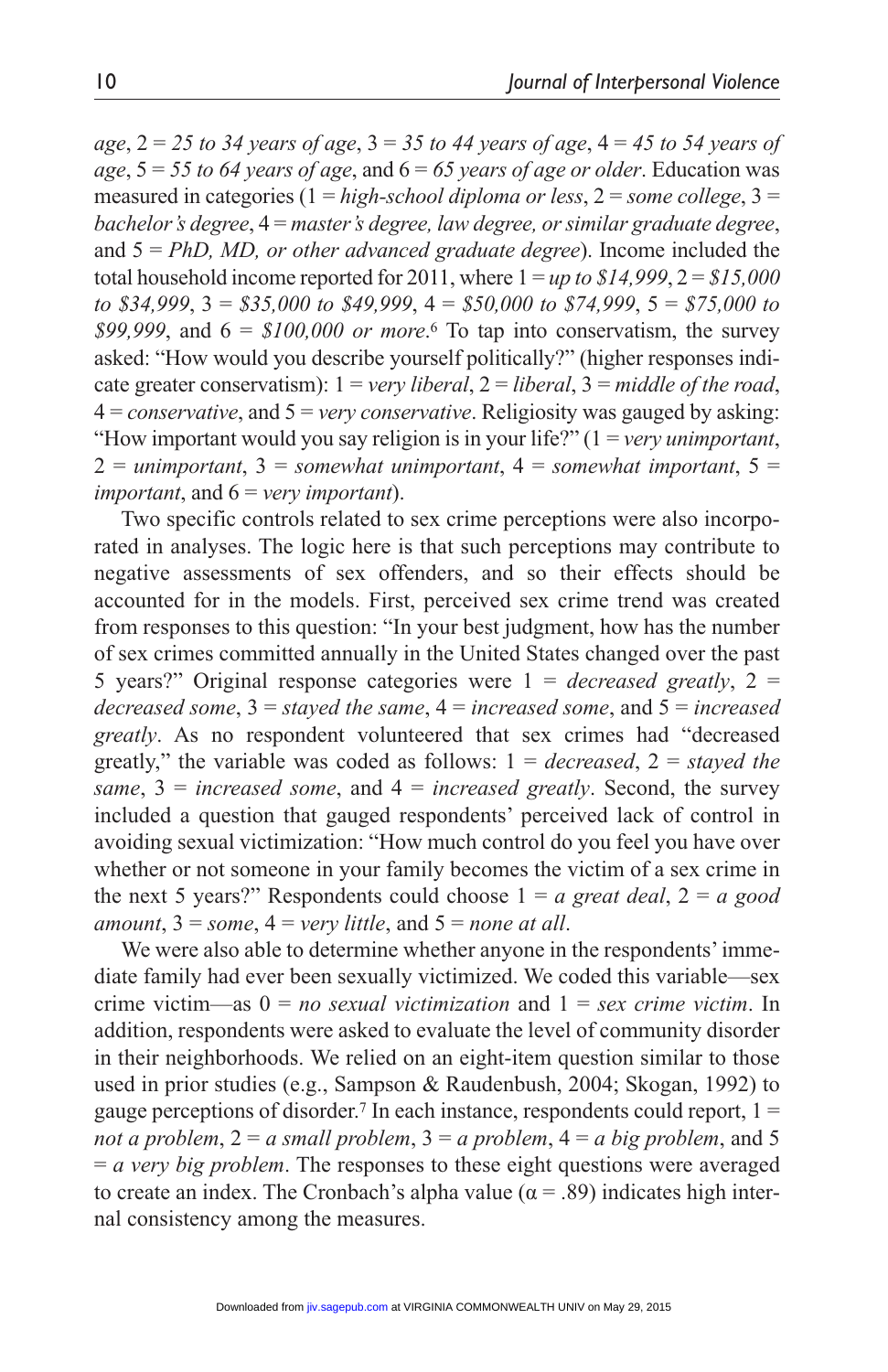Not least, given prior hypotheses linking local area characteristics with public opinion about sex offenders (Button et al., 2013; Payne et al., 2010), we include four contextual controls. The percentage of individuals younger than 18 residing in the respondents' zip codes (measured using U.S. Census data) was included given arguments regarding vulnerable populations. Analyses also account for the number of registered sex offenders (RSOs) living in the respondents' zip codes (measured using data from the Dru Sjodin National Sex Offender Public Website). Because the original distribution for this variable was skewed, we use its square root. The percentage of Republicans living in the respondents' zip codes was also included given arguments regarding conservatism and public opinion (Unnever, Cullen, & Fisher, 2007). Here, percent Republican is equal to the percentage of the county that voted for John McCain in the 2008 presidential election. Finally, in line with hypotheses regarding region and public views (Borg, 1997), analyses control for the geographical region in which the respondent resides  $(0 =$ *non-South*, 1 = *South*). Table 1 provides descriptive statistics for all of the variables used in the models. Below, we detail our multivariate analysis.

*Analytic plan.* Multivariate analysis proceeded in three steps. First, given the dichotomous nature of the first outcome variable—offender reformability we estimated logistic regression models (see Table 2) that first accounted for control variables (Model 1) and then included our predictors of interest (Model 2). This strategy permitted us to evaluate the extent to which the theoretical variables improved model fit net of the controls. Second, we relied on ordinary least squares (OLS) regression for the second set of models (see Table 3) which examined predictors of perceptions of relative harm. Here again, the first model included the control variables and the second accounted for the control variables and the main predictors. The third set of models utilized OLS regression and focused on the last outcome measure—perceived causes of sex offending. In line with the previous runs, we estimated two models—one designed to account for demographic and local area characteristics and the other included the predictors of interest plus controls. Cases with missing values for all variables, except income, were dropped from analysis using listwise deletion. Because multilevel modeling was not possible, robust standard errors, cluster by county, were used to correct for potential autocorrelation in the residuals.8

## **Results**

Starting with our first area of examination, do certain typifications of victims and offenders drive negative judgments about sex offenders' ability to be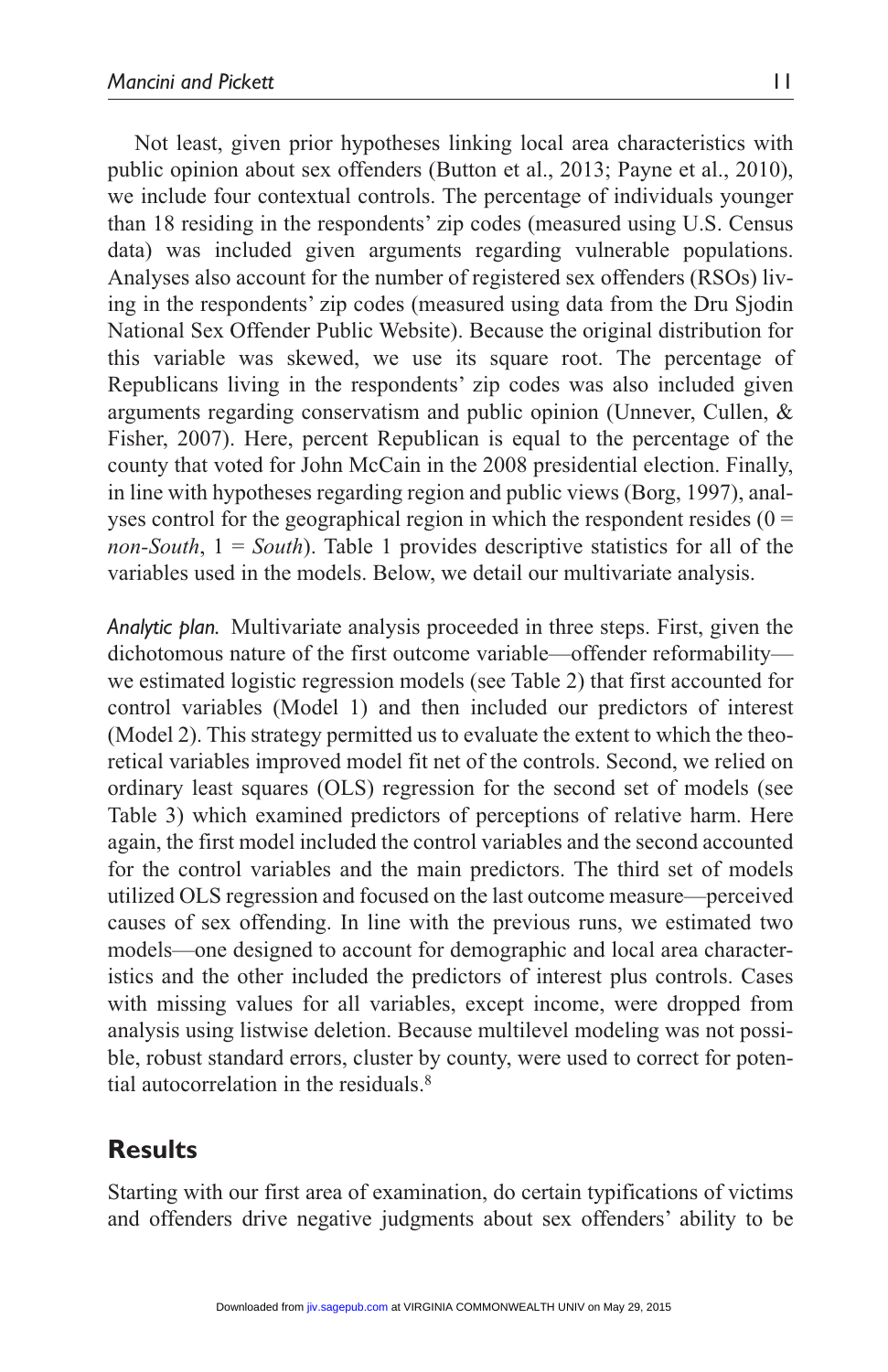| Variables                             | M     | <b>SD</b> |
|---------------------------------------|-------|-----------|
| Dependent variables                   |       |           |
| Offender reform                       | 0.57  | 0.50      |
| Relative harm to victims              | 3.43  | 0.59      |
| Assessment of causes of sex offending | 3.20  | 0.88      |
| Independent variables                 |       |           |
| Perceived percent young               | 38.49 | 17.97     |
| Perceived percent female              | 73.43 | 15.86     |
| Perceived percent stranger            | 23.62 | 16.67     |
| Control variables                     |       |           |
| Individual characteristics            |       |           |
| Female                                | 0.51  | 0.50      |
| Parent                                | 0.28  | 0.45      |
| Married                               | 0.58  | 0.49      |
| White                                 | 0.75  | 0.43      |
| Age                                   | 3.89  | 1.51      |
| Education                             | 2.84  | 1.07      |
| Income                                | 4.09  | 1.58      |
| Conservatism                          | 2.83  | 1.03      |
| Religious                             | 3.77  | 1.85      |
| Sex crime increase                    | 2.78  | 0.90      |
| Perceived control                     | 3.08  | 1.07      |
| Sex crime victim                      | 0.26  | 0.44      |
| Community disorder                    | 1.72  | 0.75      |
| Local area characteristics            |       |           |
| Percent younger than 18               | 23.55 | 3.01      |
| Sqrt number of RSOs                   | 5.36  | 3.26      |
| Percent Republican                    | 42.01 | 14.52     |
| South                                 | 0.34  | 0.47      |

#### **Table 1.** Descriptive Statistics.

*Note.* Sqrt = square root; RSO = registered sex offenders.

reformed? Results from Table 2 suggest "yes" and "no." Specifically, the belief that a larger percentage of children are most typically victims of sex crime was associated with negative assessments of offender reform ( $\beta$  = .126). Notice here that this effect is relatively large in magnitude. As inspection of Table 2 indicates, it is the third strongest predictor of reformability perceptions. However, the typification that women are predominantly victims of sex crime was not linked with reformability views. Separately, the perception that strangers perpetrate most sex crimes constitutes another prominent belief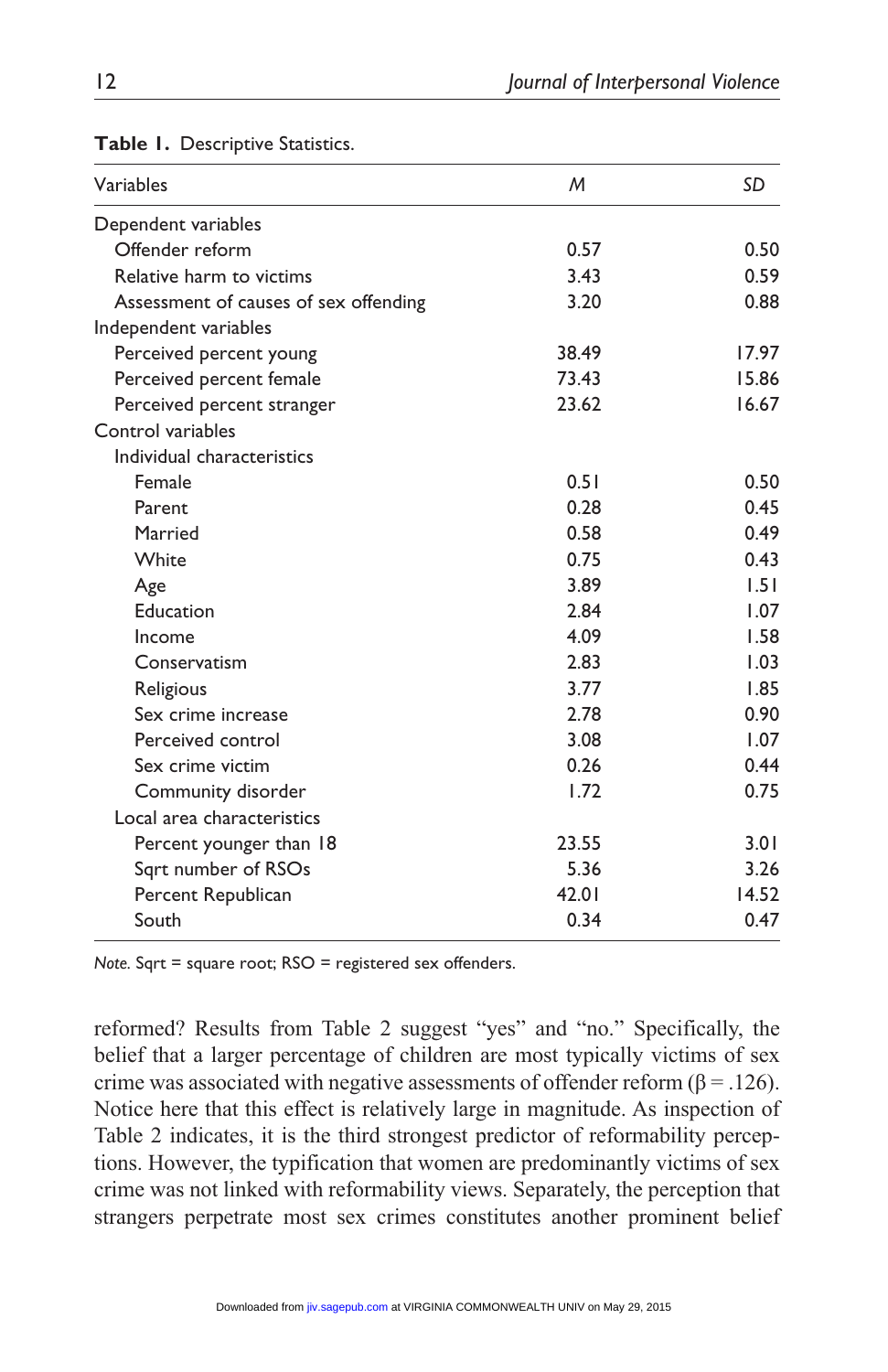|                             | Model I           |            |         | Model 2           |            |          |
|-----------------------------|-------------------|------------|---------|-------------------|------------|----------|
|                             |                   |            | St.     |                   |            | St.      |
| Variables                   | b                 | <b>RSE</b> | Coef.   | b                 | <b>RSE</b> | Coef.    |
| Societal images             |                   |            |         |                   |            |          |
| Perceived percent young     |                   |            |         | $.014*$           | (.006)     | .126     |
| Perceived percent female    |                   |            |         | $-.008$           | (.007)     | $-.059$  |
| Perceived percent stranger  |                   |            |         | .006              | (.007)     | .050     |
| Control variables           |                   |            |         |                   |            |          |
| Female                      | .544**            | (.210)     | .135    | .578**            | (.218)     | .142     |
| Parent                      | .338              | (.258)     | .076    | .295              | (.261)     | .066     |
| Married                     | $-.391$           | (.244)     | $-.096$ | $-.357$           | (.249)     | $-.086$  |
| White                       | .503 <sup>†</sup> | (.275)     | .108    | $.582*$           | (.282)     | .123     |
| Age                         | $.164*$           | (.076)     | .123    | .142 <sup>†</sup> | (.076)     | .104     |
| Education                   | $-.010$           | (.098)     | $-.006$ | .037              | (.099)     | .019     |
| Income                      | $-.021$           | (.078)     | $-.017$ | $-0.015$          | (.078)     | $-0.012$ |
| Conservatism                | .209 <sup>†</sup> | (.121)     | .106    | $.222^{+}$        | (.124)     | .H       |
| Religiosity                 | .031              | (.066)     | .029    | .011              | (.068)     | .010     |
| Sex crime increase          | .554***           | (.113)     | .249    | .548***           | (.114)     | .243     |
| Perceived control           | .139              | (.090)     | .074    | .142              | (.093)     | .075     |
| Sex crime victim            | .372              | (.261)     | .082    | .413              | (.267)     | .090     |
| Community disorder          | .195              | (.146)     | .074    | .175              | (.143)     | .065     |
| Percent younger than 18     | .025              | (.042)     | .038    | .023              | (.041)     | .034     |
| Sart number of RSOs         | $-.033$           | (.031)     | $-.053$ | $-.031$           | (.031)     | $-.050$  |
| Percent Republican          | $-.009$           | (.009)     | $-.065$ | $-.009$           | (.009)     | $-.067$  |
| South                       | $-.140$           | (.232)     | $-.033$ | $-.199$           | (.234)     | $-.047$  |
| Nagelkerke's R <sup>2</sup> |                   | .182       |         |                   | .202       |          |

**Table 2.** Logistic Regression Analyses of the Effects of Societal Images on Public Perceptions of Offender Reform.

*Note. b* = unstandardized regression coefficient; RSE = robust standard error; St. Coef. = standardized regression coefficient; Sqrt = square root; RSO = registered sex offender. †*p* ≤ .10. \**p* ≤.05. \*\**p* ≤ .01. \*\*\**p* ≤.001 (two-tailed significance test).

endorsed by a large swath of the public and one that drives public policy. Even so, it is not a view that significantly predicts perceptions of offender reform. Thus, findings from Table 2 support the study's first hypothesis, but lend no support to the second or third hypothesis. The addition of the theoretical predictors improved model fit (Nagelkerke's *R*2 increased from .182 to .202). Other significant findings were evident. Females ( $\beta$  = .142), Whites ( $\beta$  = .123), older individuals ( $p \le 0.10$ ;  $\beta = 0.104$ ), those with greater conservatism ( $p \le 0.10$ ;  $\beta = .111$ , and those who perceive an increase in sex offenses ( $\beta = .243$ ) were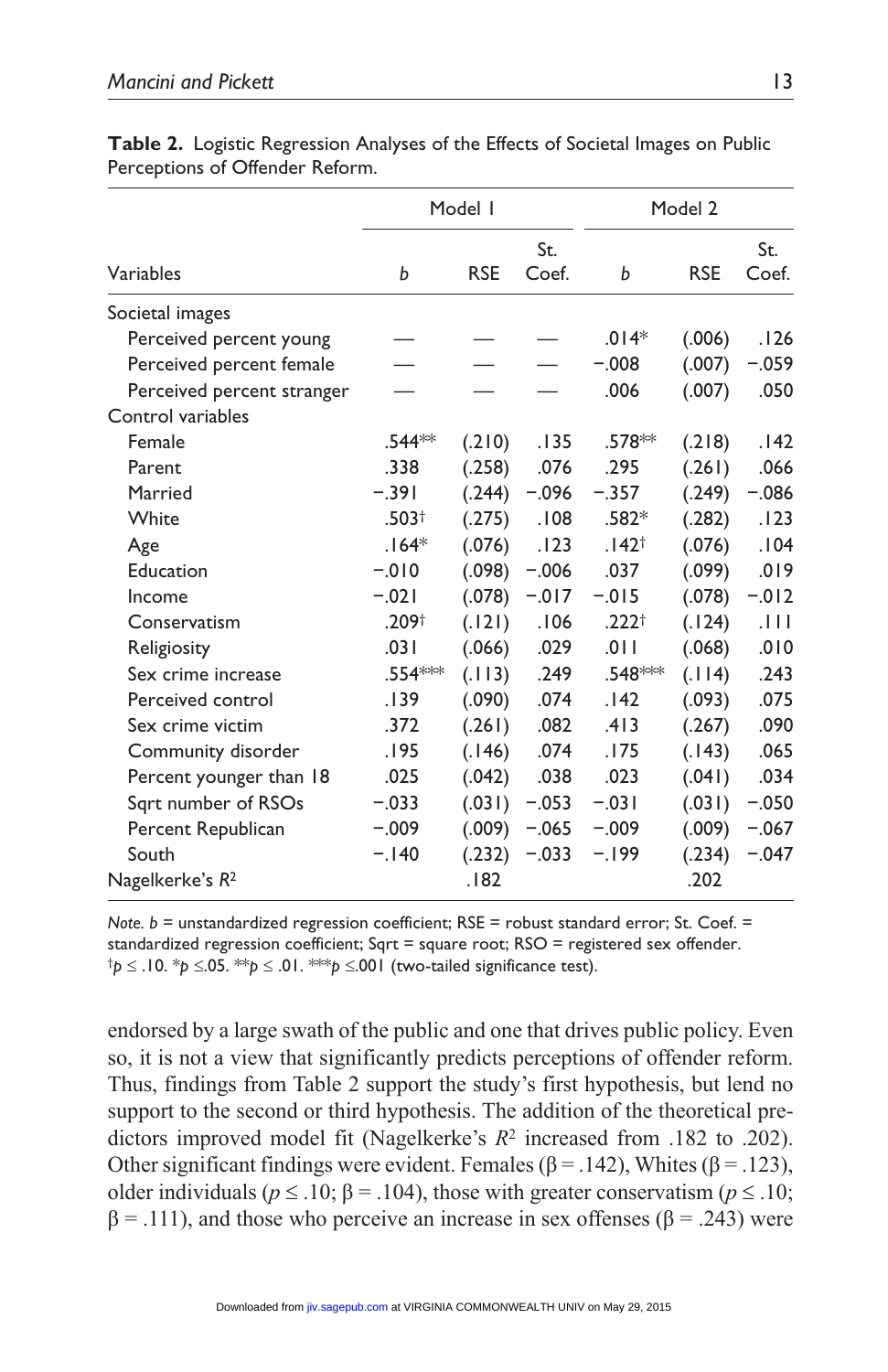|                               |                   | Model I    |         | Model 2             |            |          |
|-------------------------------|-------------------|------------|---------|---------------------|------------|----------|
|                               |                   |            | St.     |                     |            | St.      |
| Variables                     | b                 | <b>RSE</b> | Coef.   | b                   | <b>RSE</b> | Coef.    |
| Societal images               |                   |            |         |                     |            |          |
| Perceived percent young       |                   |            |         | $.004**$            | (.002)     | .133     |
| Perceived percent female      |                   |            |         | .001                | (.002)     | .022     |
| Perceived percent<br>stranger |                   |            |         | $-.002$             | (.002)     | $-.044$  |
| Control variables             |                   |            |         |                     |            |          |
| Female                        | .198 ***          | (.056)     | .167    | .196***             | (.056)     | .166     |
| Parent                        | $-.008$           | (.062)     | $-.006$ | $-.024$             | (.062)     | $-0.019$ |
| Married                       | .038              | (.064)     | .031    | .038                | (.063)     | .031     |
| White                         | $-.000$           | (.073)     | $-.000$ | .022                | (.072)     | .016     |
| Age                           | $-.039†$          | (.022)     | $-.099$ | $-.046*$            | (.022)     | $-.116$  |
| Education                     | .011              | (.029)     | .019    | .021                | (.030)     | .038     |
| Income                        | $-.006$           | (.020)     | $-.015$ | $-.004$             | (.020)     | $-.011$  |
| Conservatism                  | .045              | (.028)     | .078    | .045                | (.028)     | .078     |
| Religiosity                   | $-.009$           | (.015)     | $-.029$ | $-.009$             | (.015)     | $-.029$  |
| Sex crime increase            | $.155***$         | (.031)     | .237    | .146 <sup>***</sup> | (.031)     | .223     |
| Perceived control             | .041 <sup>†</sup> | (.022)     | .073    | .032                | (.022)     | .057     |
| Sex crime victim              | .014              | (.063)     | .010    | .016                | (.063)     | .012     |
| Community disorder            | $-.093$           | (.059)     | $-.119$ | $-.096$             | (.060)     | $-.123$  |
| Percent younger than 18       | .006              | (.012)     | .031    | .006                | (.011)     | .030     |
| Sqrt number of RSOs           | $-.012$           | (.008)     | $-.066$ | $-.012$             | (0.008)    | $-.066$  |
| Percent Republican            | $-.003$           | (.002)     | $-.081$ | $-.004†$            | (.002)     | $-.089$  |
| South                         | $-.027$           | (.054)     | $-.022$ | $-.031$             | (.054)     | $-.025$  |
| R <sup>2</sup>                |                   | .127       |         |                     | .146       |          |
| Adjusted $R^2$                |                   | .096       |         |                     | .110       |          |

| Table 3. OLS Regression Analyses of the Effects of Societal Images on Public |  |
|------------------------------------------------------------------------------|--|
| Perceptions of Relative Harm.                                                |  |

*Note.* OLS = ordinary least squares; *b* = unstandardized regression coefficient; RSE = robust standard error; St. Coef. = standardized regression coefficient; Sqrt = square root; RSO = registered sex offender.

 $\text{tp}$  <.10. \*p < .05. \*\*p < .01. \*\*p < .001 (two-tailed significance test).

more likely to feel sex offenders could not be reformed. Of these significant results, endorsing the child typification view, being female, and perceiving an increase in sex crime exert the strongest effects in the model.

Do these predictors influence views about the relative harm of sex victimization? Here again, mixed support is found in Table 3. Only the child victim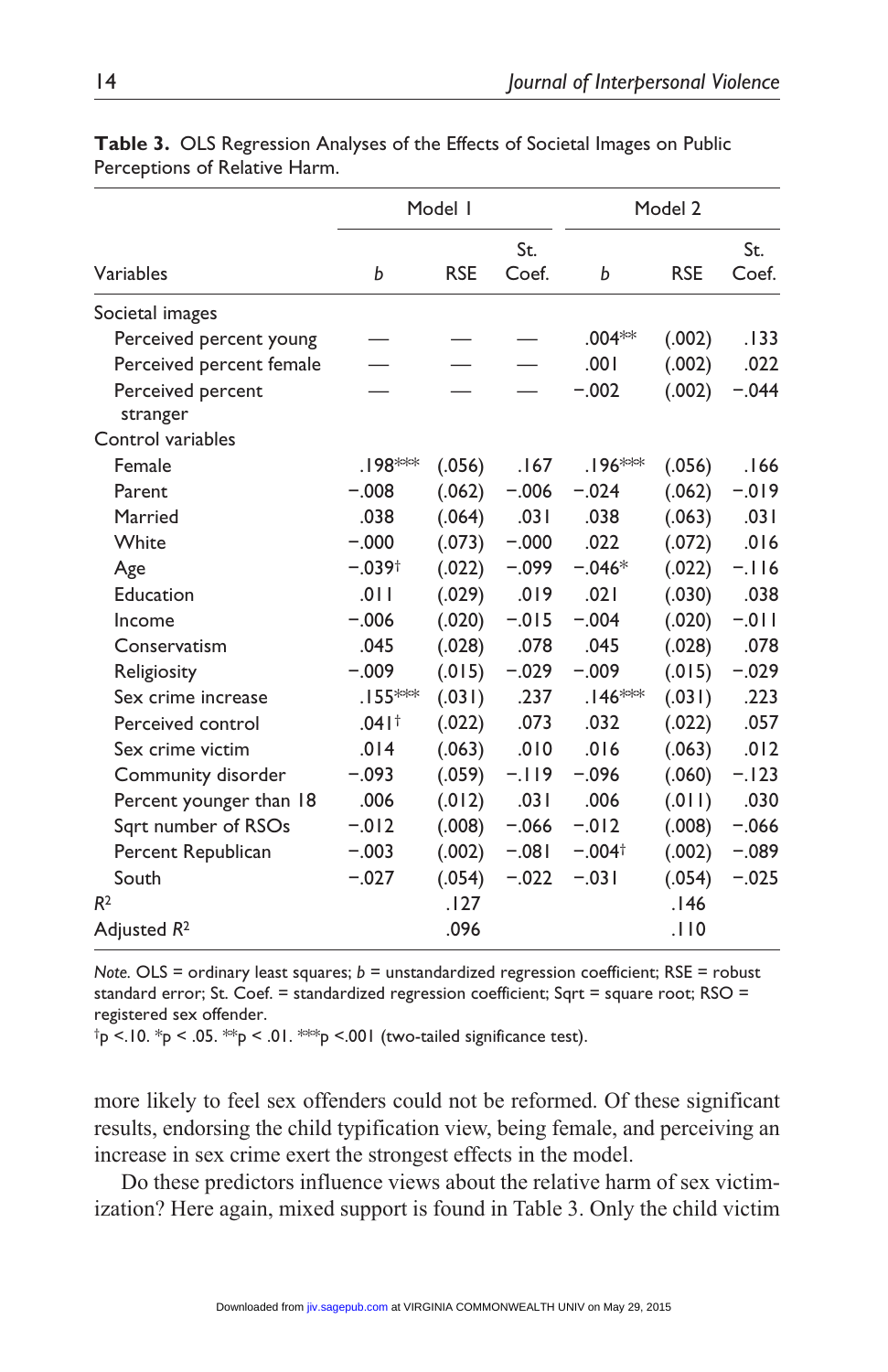typification is linked with a stronger belief that sex crime imparts additional harm on victims compared with other violent crimes. Again, this effect is not trivial in magnitude—child victim typification is among the strongest predictors in the model ( $\beta$  = .133). The other two typifications—female and stranger beliefs—do not appear to shape views about relative harm. Support then is found for our first hypothesis, but not for the other two. The inclusion of these predictors improves model fit (adjusted *R*2 increased from .096 to .110). In addition, four controls bear mention. Specifically, sex ( $\beta$  = .166), age ( $\beta$  =  $-116$ ), believing that sex crime has increased ( $\beta$  = .223), and percent Republican ( $p < 0.10$ ;  $\beta = -0.089$ ) were also significant or marginally significant predictors. In particular, the child victim belief, sex, and perceiving an increase in sex crime had the strongest effects on relative harm views.

The final set of models (shown in Table 4) analyzed factors related to perceived causes of sex offending. In contrast to the other two outcomes, here only the female typification predicted views about the causes of offending, and only at the .10 significance level ( $\beta$  = .085). The other two typifications exerted no significant effect on perceptions of sex crime causes. This finding lends some support to the study's second hypothesis but not the other two (children and stranger typifications). Model fit was improved only slightly (adjusted *R*2 increased from .159 to .162) with the addition of the societal image variables in Model 2. Several controls were significant. Those with greater educational attainment ( $p \le 0.10$ ;  $\beta = -.089$ ) endorsed the dispositional perception (i.e., sex offenders commit sex crime because of selfishness or immoral character) less so compared with individuals with lower levels of education. In comparison, conservatism ( $β = .200$ ), religiosity ( $p \le .10$ ;  $β =$ .089), the belief that sex crime has increased ( $\beta$  = .161), perceived community disorder ( $\beta$  = .105), and percent Republican ( $\beta$  = .102) were associated with a greater endorsement of the dispositional view of sex offending. Specifically, the three factors that exhibited the largest effects on the outcome variable were conservatism, the perception that sex offending has increased, and local disorder.

# **Discussion**

Overall, what can be gleaned from these findings? First, with the exception of the final set of models, the child victim typification strongly predicted both reformability and relative harm views. Female victims and stranger typifications were less predictive. Why? Females may be perceived as more culpable than children for their victimization. Indeed, "victim blaming" is primarily reserved for women rather than applied toward child victims of sex crime. To illustrate, Rogers and Davies (2007) explained, "children are generally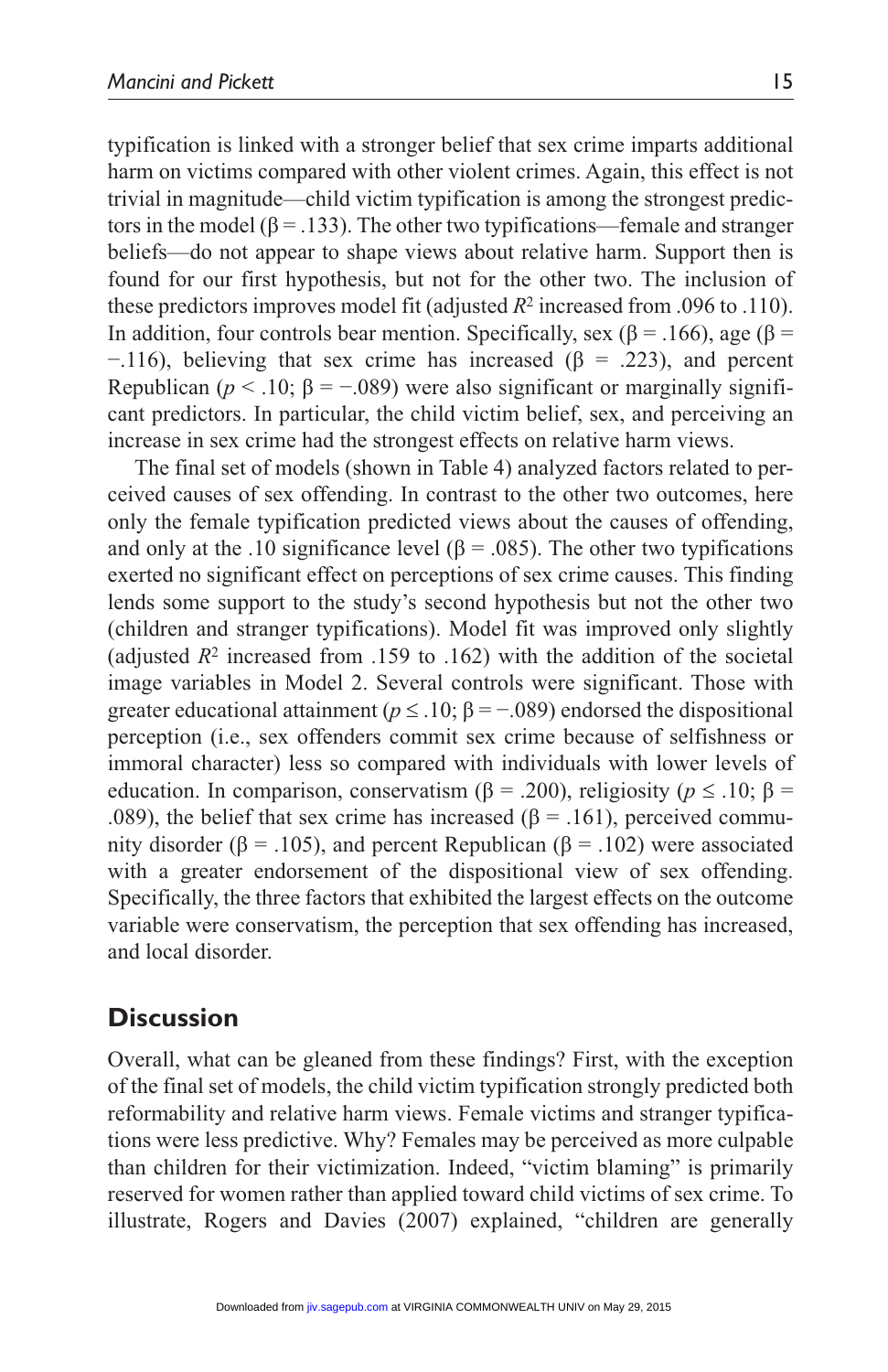|                            | Model I              |            |              | Model 2             |            |              |
|----------------------------|----------------------|------------|--------------|---------------------|------------|--------------|
| Variables                  | b                    | <b>RSE</b> | St.<br>Coef. | b                   | <b>RSE</b> | St.<br>Coef. |
| Societal images            |                      |            |              |                     |            |              |
| Perceived percent young    |                      |            |              | .002                | (.002)     | .040         |
| Perceived percent female   |                      |            |              | $.005+$             | (.002)     | .085         |
| Perceived percent stranger |                      |            |              | .000                | (.002)     | .007         |
| Control variables          |                      |            |              |                     |            |              |
| Female                     | $-.068$              | (.081)     | $-.039$      | $-.077$             | (.082)     | $-.044$      |
| Parent                     | $-.013$              | (.084)     | $-.007$      | $-0.015$            | (.083)     | $-.008$      |
| Married                    | $-.072$              | (.087)     | $-.040$      | $-.068$             | (.089)     | $-.038$      |
| White                      | $-.177$ <sup>+</sup> | (.092)     | $-.087$      | $-.145$             | (.092)     | $-.071$      |
| Age                        | .010                 | (.027)     | .017         | .008                | (.027)     | .013         |
| Education                  | $-.078*$             | (.039)     | $-.096$      | $-.072†$            | (.039)     | $-.089$      |
| Income                     | $-.038$              | (.028)     | $-.069$      | $-.039$             | (.028)     | $-.071$      |
| Conservatism               | $.184***$            | (.042)     | .214         | $.172***$           | (.043)     | .200         |
| Religiosity                | .041 <sup>†</sup>    | (.023)     | .087         | .042 <sup>†</sup>   | (.024)     | .089         |
| Sex crime increase         | .161 <sup>≭≉≉</sup>  | (.042)     | .166         | .156 <sup>*</sup> * | (.042)     | .161         |
| Perceived control          | $-.040$              | (.033)     | $-.048$      | $-.051$             | (.033)     | $-.062$      |
| Sex crime victim           | $-0.008$             | (.089)     | $-.004$      | $-.003$             | (0.088)    | $-.002$      |
| Community disorder         | $.118*$              | (.056)     | .103         | $.122*$             | (.056)     | .105         |
| Percent younger than 18    | $-.000$              | (.012)     | $-.001$      | .001                | (.012)     | .003         |
| Sqrt number of RSOs        | $-0.010$             | (.013)     | $-.037$      | $-.011$             | (.013)     | $-.040$      |
| Percent Republican         | $.006*$              | (.003)     | .104         | $.006*$             | (.003)     | .102         |
| South                      | .030                 | (.076)     | .016         | .031                | (.076)     | .017         |
| R <sup>2</sup>             |                      | .188       |              |                     | .196       |              |
| Adjusted $R^2$             |                      | .159       |              |                     | .162       |              |

| <b>Table 4.</b> OLS Regression Analyses of the Effects of Societal Images on Assessment |  |  |  |  |
|-----------------------------------------------------------------------------------------|--|--|--|--|
| of the Causes of Sex Offending.                                                         |  |  |  |  |

*Note.* OLS = ordinary least squares; *b* = unstandardized regression coefficient; RSE = robust standard error; St. Coef. = standardized regression coefficient; Sqrt = square root; RSO = registered sex offender.

 $\text{tp}$  < .10. \*p < .05. \*\*p < .01. \*\*p < .001 (two-tailed significance test).

considered to be sexually naïve,[hence] young children's accounts of sexual events are deemed to be trustworthy, as they are seen as not likely to be capable of lying about sexual events" (p. 568). Accordingly, young children's allegations about sexual experiences may be evaluated as more credible by the public than those reported by adult females. It follows that perhaps the origins of negative assessments of sex offenders (i.e., their reformability,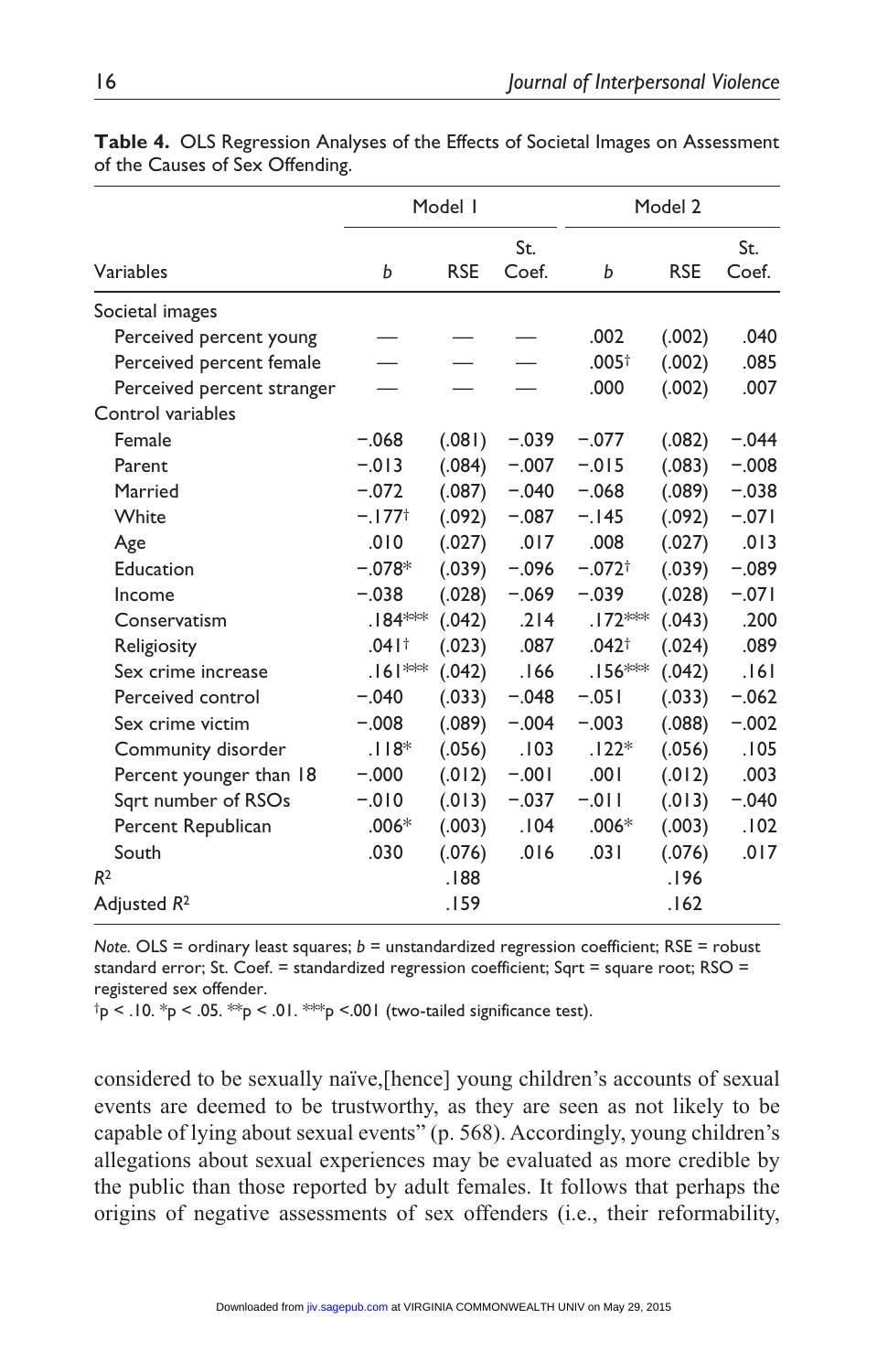damage caused by their offending) primarily flow from public concern about child (or "deserving") victims rather than for adult females. Separately, recent research suggests that some Americans may not judge crime committed by strangers to present a unique danger to victims. To illustrate, Craun and Theriot (2009) reported that only 3 in 10 Americans assume a greater risk of sexual victimization by a stranger compared with an acquaintance, family member, or friend. It may also be that the public is equally repulsed by and unable to comprehend sexual offenses committed by acquaintances and strangers. Finally, it is not clear why the female victim typification—and even then, only weakly so—was linked with dispositional assessments of the causes of sex offending, but the other indicators were not. To be sure, very few studies have centered specifically on explaining public views about the factors that may drive sex offending and so little work exists to help place our findings into greater context. Having said that, it may be that perceptions related to the causes of sex crime represent distinct views from, say, judgments about offender reformability or relative harm to victims. As a result, a separate set of variables—beyond the ones examined here—may be more influential in shaping such perceptions.

# **Conclusion and Implications**

Over six decades have passed since Edwin Sutherland penned his commentary criticizing "sexual psychopath" laws, or initial civil commitment statutes in the United States, and the faulty assumptions on which they rested. In contemporary society, the policies that apply to sex offenders go well beyond these measures. The current sex crime policy landscape emphasizes monitoring, control, and additional punishments for those convicted of sex offenses. Public opinion has been implicated as contributing to this "tough on sex crime" movement. Indeed, prior research has linked negative perceptions the public collectively holds regarding sex offenders to support for increasingly punitive laws (Pickett et al., 2013). Even so, left unaddressed by extant scholarship is an understanding of the *origins* of such perceptions. The current study that examined data from a large sample of Americans provides some answers. The most consistent finding surrounds child victim perceptions. In particular, believing that child victims are most at risk of sexual assault predicted negative judgments about sexual offenders and victimization—specifically concerning their amenability to be reformed, and the relative harm of sex crime. We theorize that the public is particularly likely to experience intuitive negative emotions in response to sex crimes committed against children and has difficulty comprehending such offenses. Thus, per the coherence hypothesis, the perception that sex offenders disproportionately target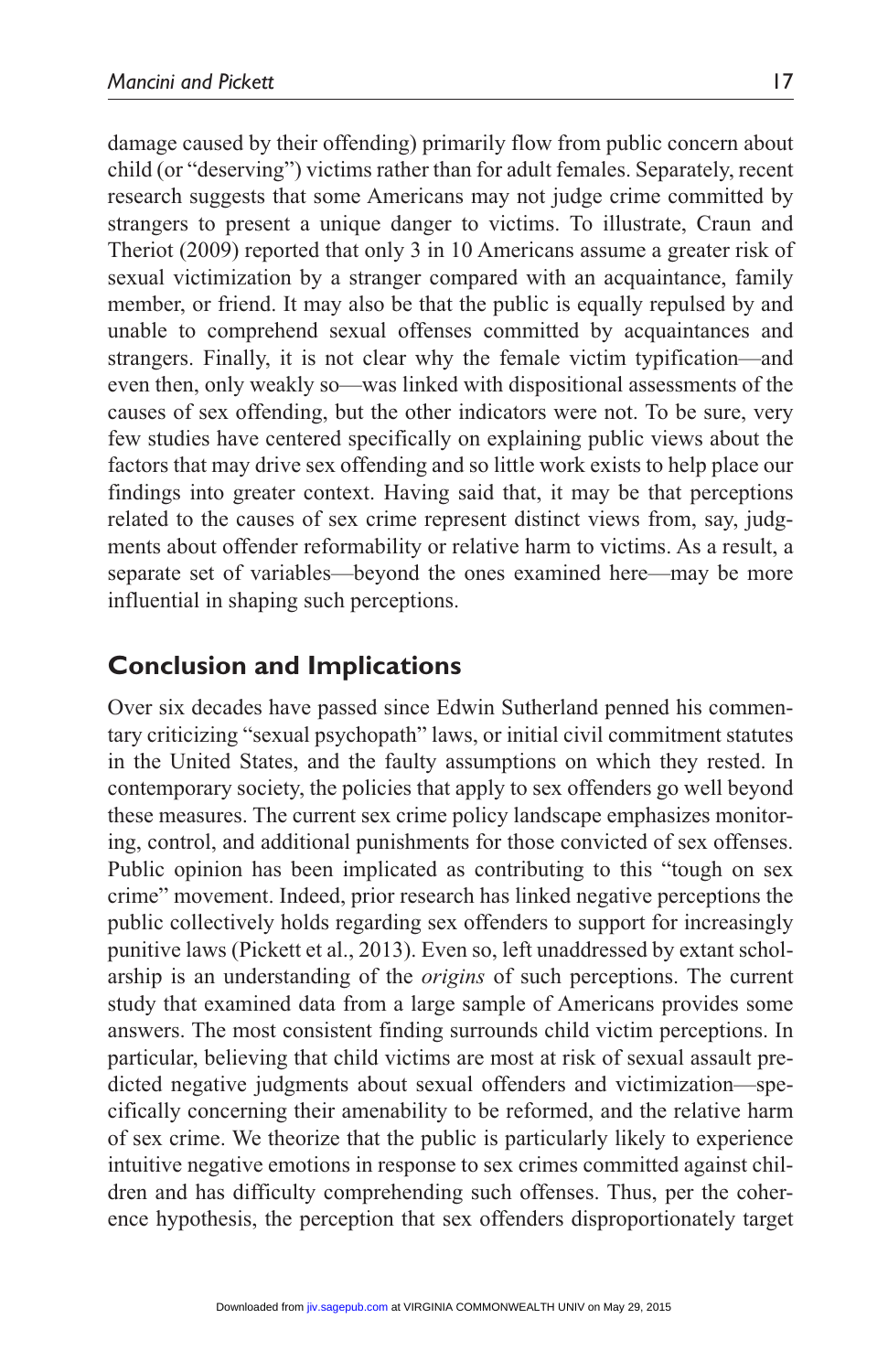children cultivates a range of other negative and stigmatizing beliefs about sex offenders, as these views align with the public's general conception of sex offenders as evil, monstrous "others."

This brings us to the research implications of the study. Less consistent findings surrounded the origins of the public's dispositional views of sex offending. The female typification was a marginally significant predictor of the judgment that immorality and selfishness cause sex offending. In this model, the child typification perception was not significant, nor was the stranger typification. It is not entirely clear what is driving this pattern. Virtually no studies have investigated predictors of public attributions of sex offending and so our results are difficult to place in context. One limitation of the current study is that the alpha value for the dispositional view index did not quite reach the conventional .70 threshold. Prior studies also generally report low alphas for causal attribution indices (see Pickett & Baker, 2014). Thus, future studies are needed that further assess the relationships observed herein using stronger, more reliable measures of assessments of the causes of sex offending.

In addition, prior public opinion studies have suggested that attribution styles regarding general and violent offending may be moderated by such factors as empathetic tendencies (Unnever & Cullen, 2009) and racial animus (Bridges & Steen, 1998). It is not clear if these predictors would also extend to views about the causes of sex offending. It is likely that a range of other factors, such as news consumption or fundamentalist religious beliefs (Grasmick & McGill, 1994), may predict attributions of sex offending (see generally, Unnever, Cochran, Cullen, & Applegate, 2010). Accordingly, additional studies that test specific theoretical propositions related to the causes of sex offending are warranted.

Separately, given the heterogeneity across sex offenders (e.g., Zilney & Zilney, 2009), there is a need for research that examines public perceptions of the various "types" of offenders. Although in step with recent scholarship (e.g., Button et al., 2013; Mancini, 2014), our study is limited in generalizing to specific sub-types of sex offenders as we measure attitudes concerning the generic "sex offender." Another related shortcoming is that we include only one indicator of sex offender reformability. This is also consistent with previous work examining views about sex offender rehabilitation (Payne et al., 2010). Future work should develop alternative measures that tap attitudes including views about reform—toward the different types of sex offenders (juvenile sex offenders, first-time sex offenders, non-contact sex offenders, repeat offenders with child victim preferences, etc.).

Ideally, future studies will work toward testing these theoretical propositions on a range of samples using a variety of research designs. In the current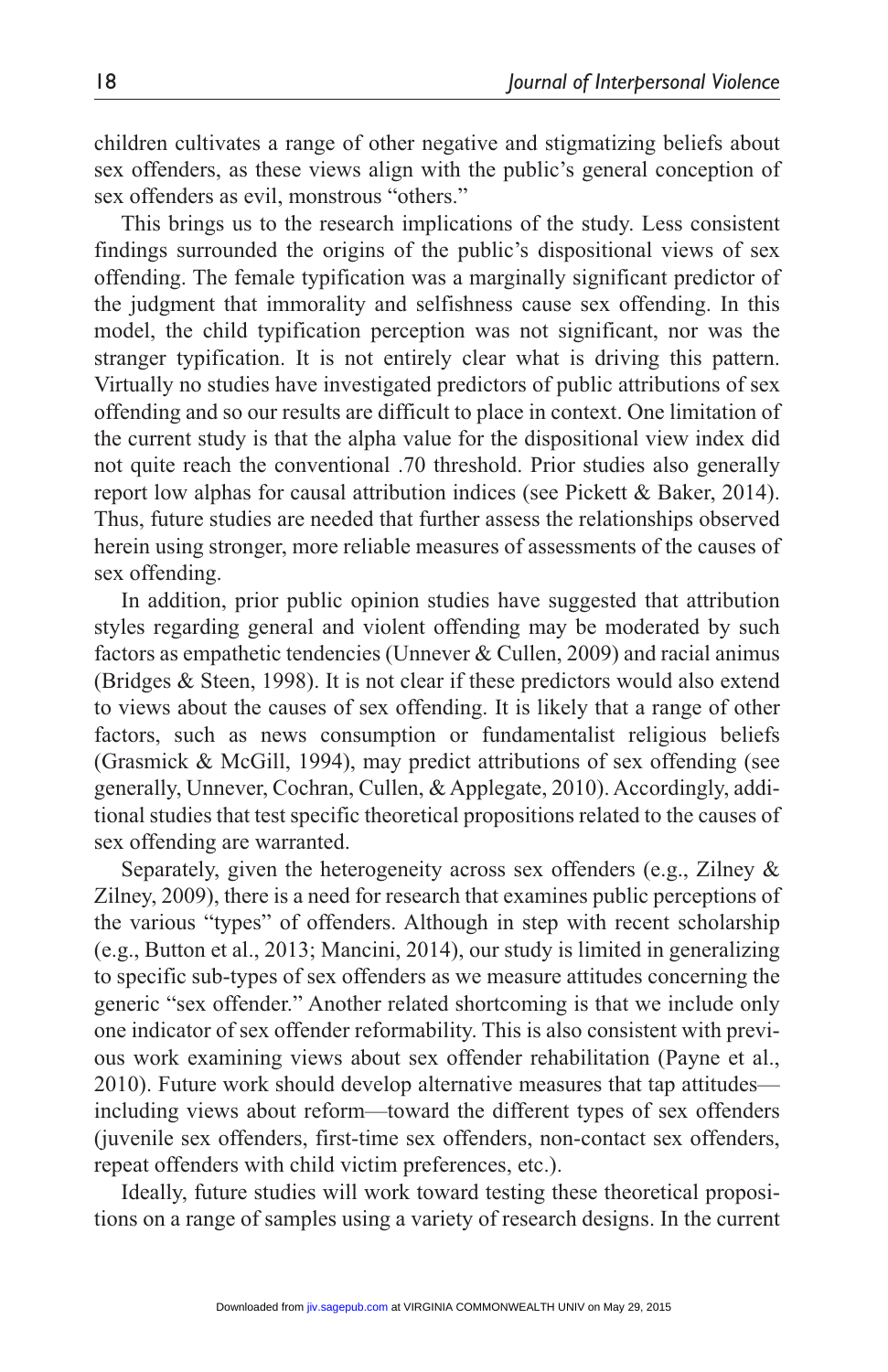study, we relied on a Web-based sample. As discussed previously, despite the advantages of this approach over other methods, online surveys are not without their limitations. For instance, our sample is a probability sample of a nonprobability panel, and there were also some differences between the sample's demographics and that of larger population. For these reasons, there is a possibility that our findings may not generalize beyond the opt-in panel. It follows that future studies should attempt to replicate our findings with nationally representative samples. It may also be pertinent to utilize qualitative methods to better understand nuances in public perceptions toward sex offenders (Fox, 2013), and also policymakers' views, given their influence on the development of sex offender laws (see Meloy et al., 2013; Sample & Kadleck, 2008).

Because public opinion may have driven contemporary sex crime reforms (see generally, Burstein, 2009), determining the sources of public judgments of sex offending—particularly those that do not necessarily align with the reality of sex crime—is a critical first step toward understanding the tough on sex crime movement. Indeed, sex crime policymaking has become a "growth industry" in the United States (generally, Boyle, Ragusa-Salerno, Marcus, Passannante, & Furrer, 2014; Mancini, Barnes, & Mears, 2013). Nationally, the current sex offender population encompasses approximately 770,000 offenders (National Center for Missing and Exploited Children, 2013). Over a 5-year period, the number of offenders required to register in the United States increased by almost 20% (compare National Center for Missing and Exploited Children, 2008, 2013). Given the nearly universal adoption of "get tough" laws in recent years by all 50 states and the federal government (Mancini et al., 2013), the RSO population shows no signs of declining. To the extent that public opinion has initiated and shaped the development of laws and policies designed to manage this population, it is imperative that the origins of these views are identified and understood.

If subsequent research with representative samples finds evidence that public misperceptions of sex offenders exert an influence on policymaking, then efforts to dispel these misperceptions would be important. This could be accomplished through disseminating more accurate information about sexual victimization and risk prevention to the public. Under that backdrop, one approach advocated by Meloy and her colleagues (2013) is to follow the lead of medical researchers who have successfully marketed their scholarship as "newsworthy" (p. 449). Indeed, media and print outlets routinely have a "Health" section that provides brief summaries of recently published research in the medical fields. When applied to criminology, this approach—highlighting for instance, recent research examining crime and victimization, or crime prevention policies—may go far in providing a more accurate research base in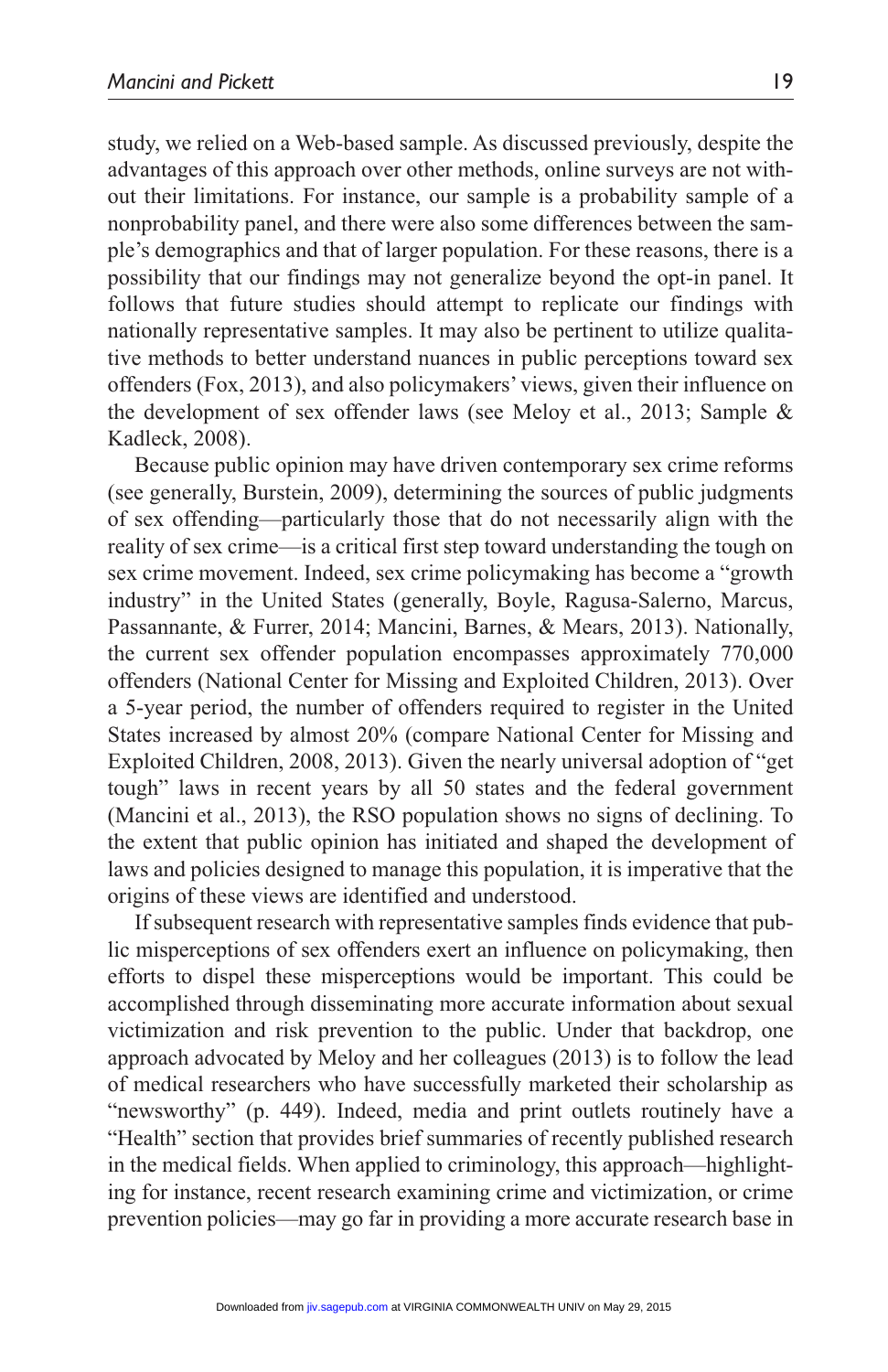which the public can draw on to form opinions about offending—including sex crime. To be sure, we are unlikely to witness dramatic gains in public knowledge overnight, but consistent dissemination over time may go far in gradually contributing to a more informed public debate about sex crime.

### **Declaration of Conflicting Interests**

The author(s) declared no potential conflicts of interest with respect to the research, authorship, and/or publication of this article.

## **Funding**

The author(s) received no financial support for the research, authorship, and/or publication of this article.

### **Notes**

- 1. SurveyMonkey recruits panelists from the diverse population of more than 30 million persons who take surveys, at the request of individual SurveyMonkey account holders, on the website each month. After completing one of the useradministered surveys, which vary by topic, length, and targeted population, respondents are invited to join the panel.
- 2. This approach ensured that respondents were not unduly influenced by the topic of the study. As a result, little evidence of a selection bias is evident in the sample.
- 3. The survey purposely elicited responses about sex offenders generally, rather than about specific types of sex offenders. We relied on this method given that there is the realization that "there is no such thing as a minor sexual offense" (Jenkins, 1998, p. 9) in contemporary society, that is, the public does not distinguish between offender "type," but instead appears to endorse similar judgments toward a range of sex offenses. To illustrate, Kernsmith, Craun, and Foster (2009) demonstrated little variation in public views toward imposing post-incarceration sanctions for several types of sex offenders, that is, public support for registration was similar for pedophiles (97%), incest offenders (96.9%), juvenile offenders (86.4%), those convicted of date rape (84.9%), and those with old offenses (86.3%; see also Levenson, Brannon, Fortney, & Baker, 2007).
- 4. Specifically, the index was created using the following question: "Compared with other serious crimes like burglary and robbery, the typical sex crime causes victims how much more or less of the following—(a) emotional trauma, (b) psychological trauma, (c) depression, (d) damage to their ability to trust others, (e) damage to their social lives, (f) physical injury, (g) overall suffering?" Respondents could indicate 1 = *much more* to 7 = *much less*. The items were recoded so that higher values tapped into perceived harm to sex crime victims. Given the original distribution of responses, the four lower categories were collapsed into a single category to yield seven items with the following response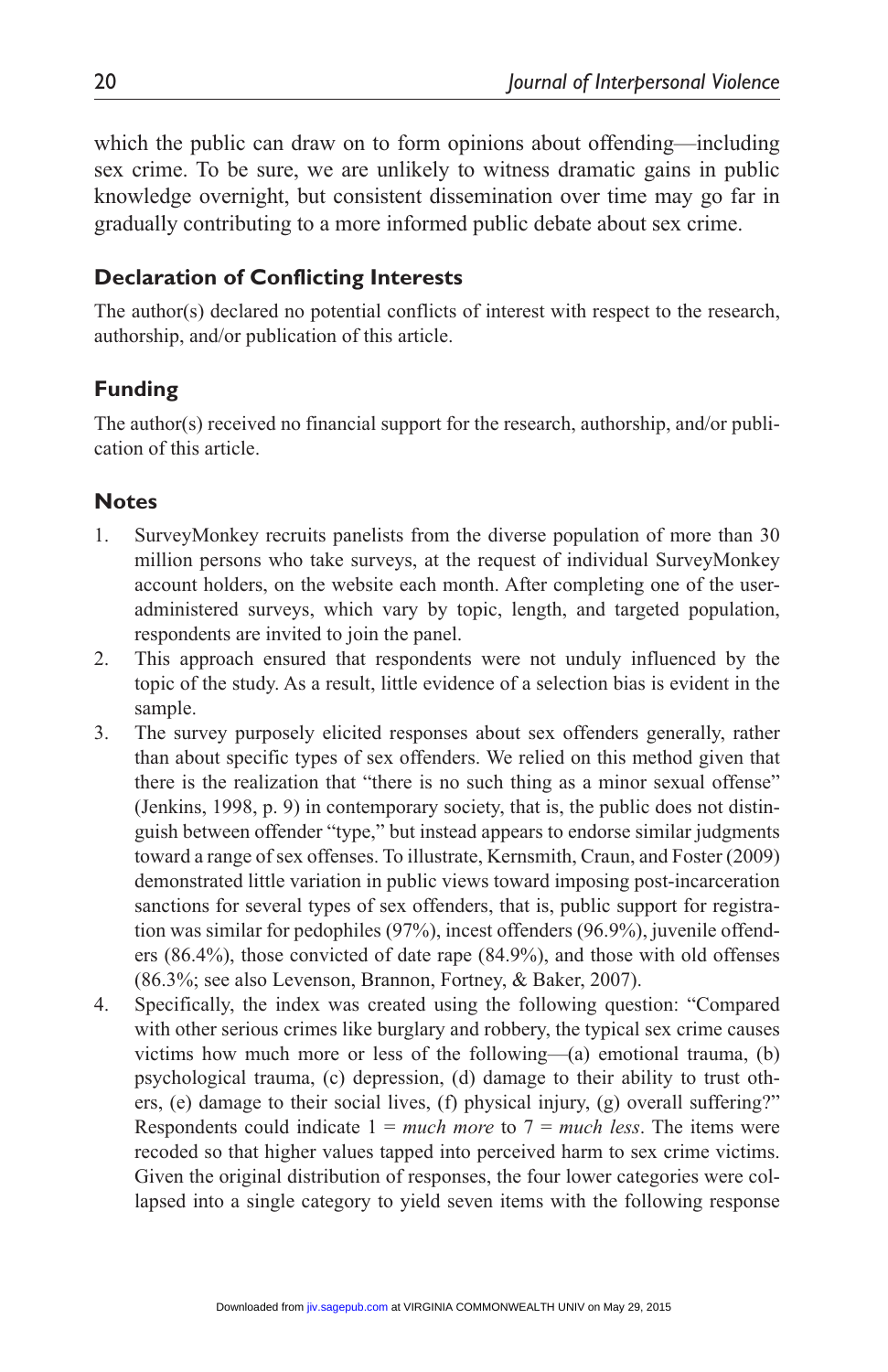values:  $1 = about the same or less, 2 = somewhat more, 3 = more, and 4 = much$ *more*. Responses were then averaged to develop an index with acceptable reliability. Separately, results from a factor analysis provided empirical support that the seven items were highly correlated with a single factor (eigenvalue  $= 4.28$ ; loadings ranged from 0.56 to 0.84).

- 5. Although this alpha score is lower than ideal, we feel that the measure is appropriate for several reasons. First, the alpha for the dispositional index is not that far off from being in the "acceptable" range for internal consistency for validated indices (i.e., .70). To be clear, however, Nunnally (1978) advised that in exploratory research, such as the current study, an alpha value of .60 is sufficient. Second, the "number of items [in an index] has a profound effect on alpha" (Cortina, 1993, p. 102; see also Sijtsma, 2009), and thus the relatively small number of items in our index may explain its lower alpha value. Finally, alpha provides the most conservative estimate of reliability (Carmines & Zeller, 1979; Kano & Azuma, 2001).
- 6. In step with prior studies (e.g., Johnson, 2009), missing values for this measure were imputed based on the other explanatory variables. Ancillary analyses with the income variable dropped yielded similar results to the imputed models.
- 7. The survey question was, "How much of a problem is each of the following in your neighborhood . . . litter and trash? . . . graffiti? . . . run-down houses? . . . vacant houses? . . . noisy neighbors? . . . beggars on the street? . . . teenagers hanging out on corners? . . . public drinking?"
- 8. The 537 respondents were clustered within 305 counties in the United States (an average of 1.76 respondents per county)—too few to model multilevel effects. To address potential bias stemming from correlated error terms, we generated robust standard errors using Stata's vce(cluster) command (StataCorp, College Station, TX).

### **References**

- Ackerman, A. R., Sacks, M., & Greenberg, D. F. (2012). Legislation targeting sex offenders: Are recent policies effective in reducing rape? *Justice Quarterly*, *29*, 858-887.
- Anderson, A. L., Sample, L. L., & Cain, C. M. (2013). Residency restrictions for sex offenders: Public opinion on appropriate distances. *Criminal Justice Policy Review*. Doi:10.1177/0887403413513897.
- Best, J. (1999). *Random violence: How we talk about new crimes and new victims*. Berkeley: University of California Press.
- Bethlehem, J., & Biffignandi, S. (2012). *Handbook of Web surveys*. Hoboken, NJ: Wiley.
- Bhutta, C. B. (2012). Not by the book: Facebook as a sampling frame. *Sociological Methods & Research*, *41*, 57-88.
- Blodorn, A., & O'Brien, L. T. (2013). Evaluations of White Americans versus Black Americans discrimination claimants' political views and prejudicial attitudes. *Journal of Experimental Social Psychology*, *49*, 211-216.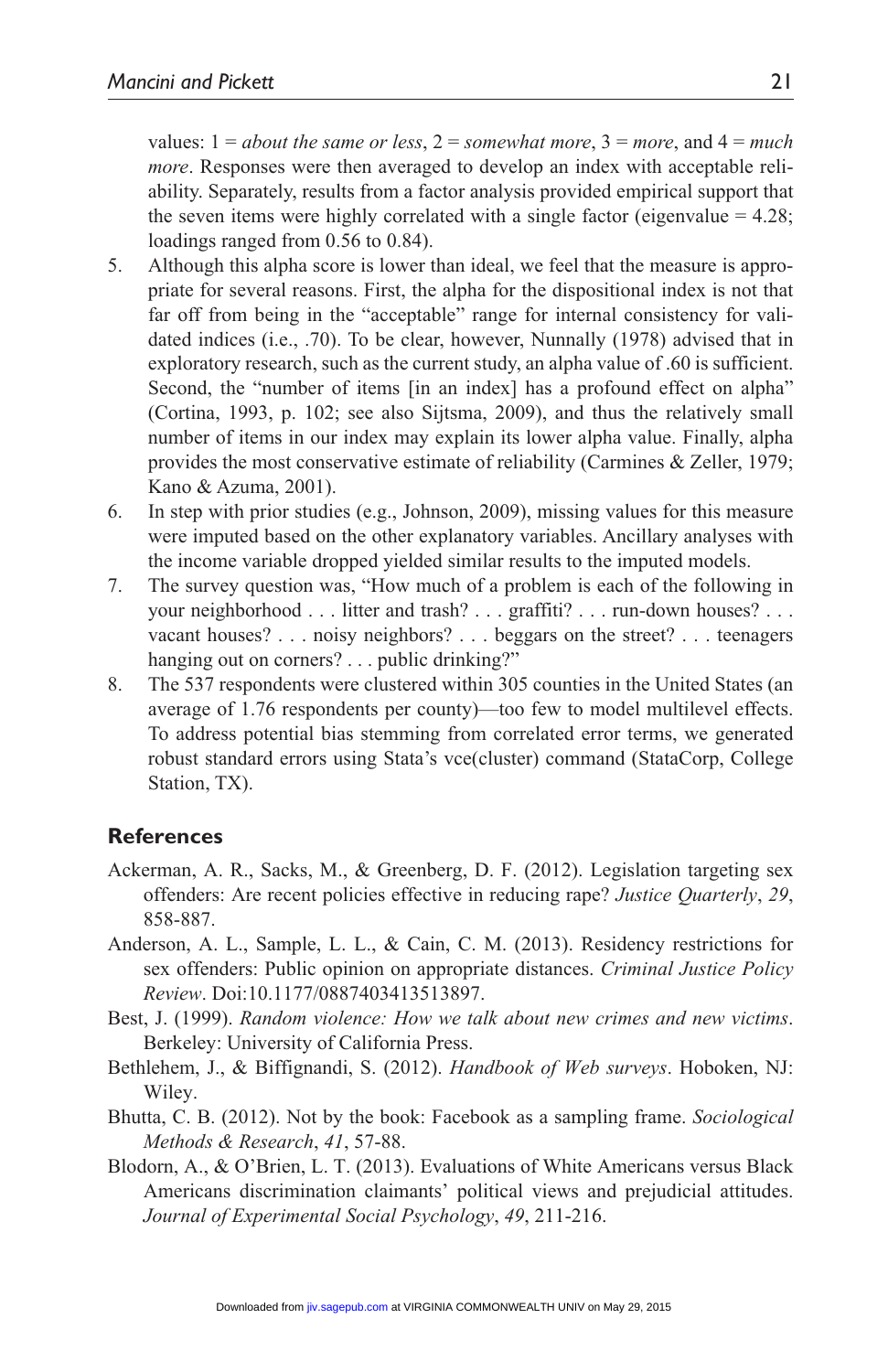- Borg, M. J. (1997). The southern subculture of punitiveness? Regional variation in support for capital punishment. *Journal of Research in Crime & Delinquency*, *34*, 25-45.
- Boyle, D. J., Ragusa-Salerno, L. M., Marcus, A. F., Passannante, M. R., & Furrer, S. (2014). Public knowledge and use of sexual offender Internet registries: Results from a random digit dialing telephone survey. *Journal of Interpersonal Violence*, *29*, 1914-1932.
- Bridges, G. S., & Steen, S. (1998). Racial disparities in official assessments of juvenile offenders: Attributional stereotypes as mediating mechanisms. *American Sociological Review*, *63*, 554-570.
- Buhrmester, M., Kwang, T., & Gosling, S.D. (2011). Amazon's Mechanical Turk: A new source of inexpensive, yet high-quality data? *Perspectives on Psychological Science*, *6*, 3-5.
- Burstein, P. (2009). Public opinion, public policy, and democracy. In K. Leicht & J. C. Jenkins (Eds.), *Handbook of politics: State and society in global perspective* (pp. 63-79). New York, NY: Springer.
- Button, D. M., Tewksbury, R., Mustaine, E. E., & Payne, B. K. (2013). Factors contributing to perceptions about policies regarding the electronic monitoring of sex offenders: The role of demographic characteristics, victimization experiences, and social disorganization. *International Journal of Offender Therapy and Comparative Criminology*, *57*, 25-54.
- Carmines, E. G., & Zeller, R. A. (1979). *Reliability and validity assessment*. Thousand Oaks, CA: SAGE.
- Chang, L. C., & Krosnick, J. A. (2009). National surveys via RDD telephone versus the Internet: Comparing sample representativeness and response quality. *Public Opinion Quarterly*, *73*, 641-678.
- Cortina, J. M. (1993). What is coefficient alpha? An examination of theory and applications. *Journal of Applied Psychology*, *78*, 98-104.
- Craun, S. W., & Theriot, M. T. (2009). Misperceptions of sex offender perpetration considering the impact of sex offender registration. *Journal of Interpersonal Violence*, *24*, 2057-2072.
- Finkelhor, D., & Jones, L. M. (2012). *Have sexual abuse and physical abuse declined since the 1990s?* Durham, NH: Crimes Against Children Research Center.
- Fox, K. J. (2013). Incurable sex offenders, lousy judges, and the media: Moral panic sustenance in the age of new media. *American Journal of Criminal Justice*, *38*, 160-181.
- Fuselier, D. A., Durham, R. L., & Wurtele, S. K. (2002). The child sexual abuser: Perceptions of college students and professionals. *Sexual Abuse: A Journal of Research and Treatment*, *14*, 267-276.
- Garland, D. (2001). *The culture of control: Crime and social order in contemporary society*. Chicago, IL: University of Chicago Press.
- Garland, D., & Sparks, R. (2000). Criminology, social theory, and the challenge of our times. *British Journal of Criminology*, *40*, 189-204.
- Gosling, S. D., Vazire, S., Srivastava, S., & John, O. P. (2004). Should we trust webbased studies? A comparative analysis of six preconceptions about Internet questionnaires. *American Psychologist*, *59*, 93-104.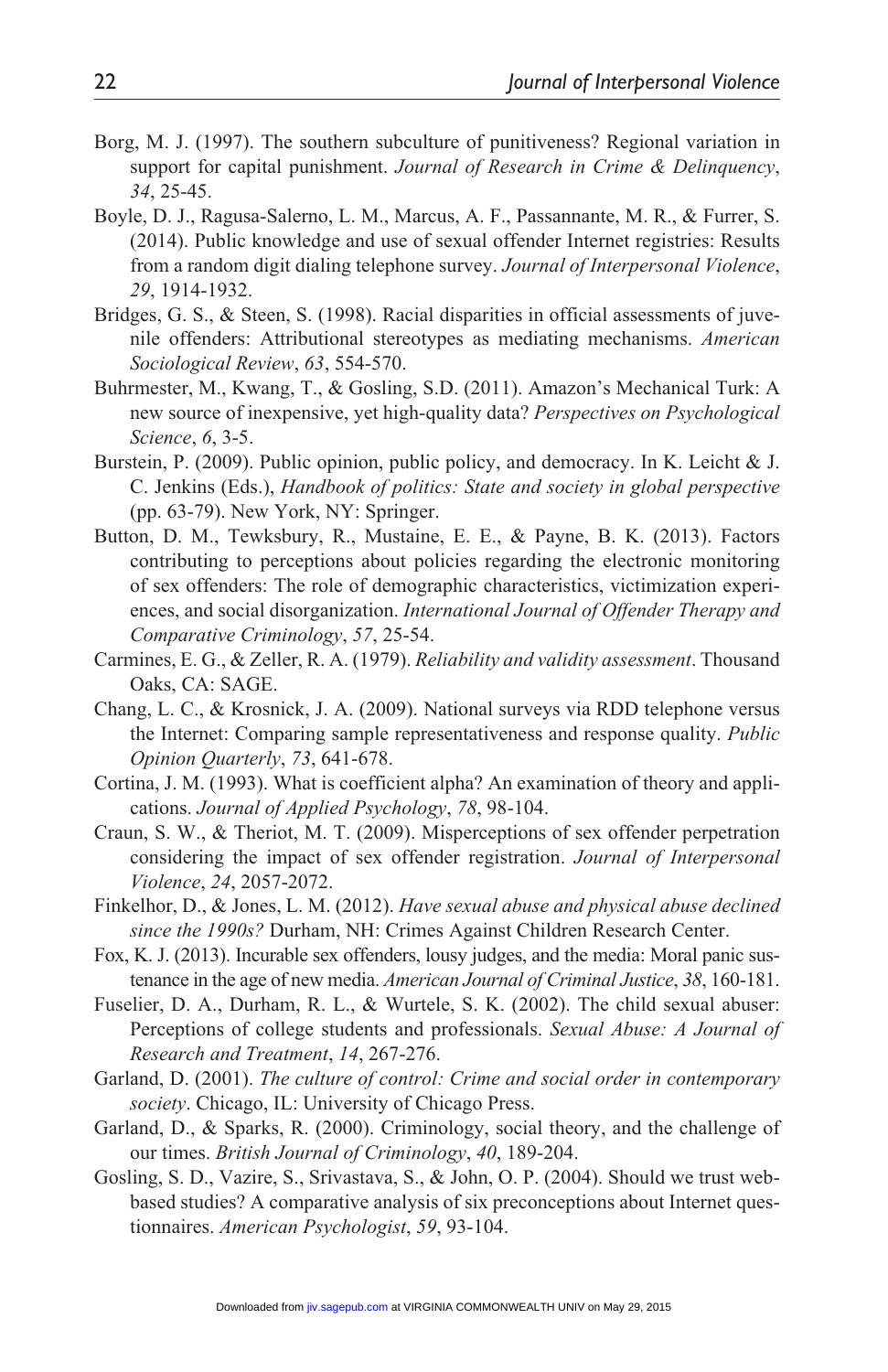- Grasmick, H. G., & McGill, A. L. (1994). Religion, attribution style, and punitiveness toward juvenile offenders. *Criminology*, *32*, 23-46.
- Greer, C. (2007). News, media, victims and crime. In P. M. Davies, P. Francis, & C. Greer (Eds.), *Victims, crime, and society* (pp. 20-49). London, England: SAGE.
- Griswold, W., & Wright, N. (2004). Cowbirds, locals, and the dynamic endurance of regionalism. *American Journal of Sociology*, *109*, 1411-1451.
- Haidt, J. (2001). The emotional dog and its rational tail: A social intuitionist approach to moral judgment. *Psychological Review*, *108*, 814-834.
- Haidt, J., Koller, S. H., & Dias, M. G. (1993). Affect, culture, and morality, or is it wrong to eat your dog? *Journal of Personality and Social Psychology*, *65*, 613- 628.
- Harbeck, B. (2009). *Shattered*. Maitland, FL: Xulon Press.
- Jenkins, P. (1998). *Moral panic: Changing concepts of the child molester in modern America*. New Haven, CT: Yale University Press.
- Johnson, D. (2009). Anger about crime and support for punitive criminal justice policies. *Punishment & Society*, *11*, 51-66.
- Kahneman, D. (2011). *Thinking, fast and slow*. New York, NY: Macmillan.
- Kano, Y., & Azuma, Y. (2001). Use of SEM programs to precisely measure scale reliability. In H. Yanai, A. Okada, K. Shigemasu, Y. Kano, & J. J. Meulman (Eds.), *New developments in psychometrics* (pp. 141-148). Osaka, Japan: Springer.
- Kernsmith, P. D., Craun, S. W., & Foster, J. (2009). Public attitudes toward sexual offenders and sex offender registration. *Journal of Child Sexual Abuse*, *18*, 290-301.
- Kitzinger, J. (2004). *Framing abuse: Media influence and public understanding of sexual violence against children*. Ann Arbor, MI: Pluto Press.
- Levenson, J. S., Brannon, Y. N., Fortney, T., & Baker, J. (2007). Public perceptions about sex offenders and community protection policies. *Analyses of Social Issues and Public Policy*, *7*, 137-161.
- Lytle, R. (2013). Variation in criminal justice policy-making: An exploratory study using sex offender registration and community notification laws. *Criminal Justice Policy Review*. Doi: 10.1177/0887403413507274 .
- Mancini, C. (2014). Examining factors that predict public concern about the collateral consequences of sex crime policy. *Criminal Justice Policy Review*, *25*, 450-475.
- Mancini, C., Barnes, J. C., & Mears, D. P. (2013). It varies from state to state: An examination of sex crime laws nationally. *Criminal Justice Policy Review*, *24*, 166-198.
- Meloy, M. L., Curtis, K. M., & Boatwright, J. (2013). The sponsors of sex offender bills speak up: Policymakers' perceptions of sex offenders, sex crimes, and sex offender legislation. *Criminal Justice and Behavior*, *40*, 438-452.
- National Center for Missing and Exploited Children. (2008). *Map of registered sex offenders in the United States*. Alexandria, VA: Author.
- National Center for Missing and Exploited Children. (2013). *Map of registered sex offenders in the United States*. Alexandria, VA: Author.
- Nhan, J., Polzer, K., & Ferguson, J. (2012). "More dangerous than hitmen": Judicial perceptions of sexual offenders. *International Journal of Criminology and Sociological Theory*, *5*, 823-836.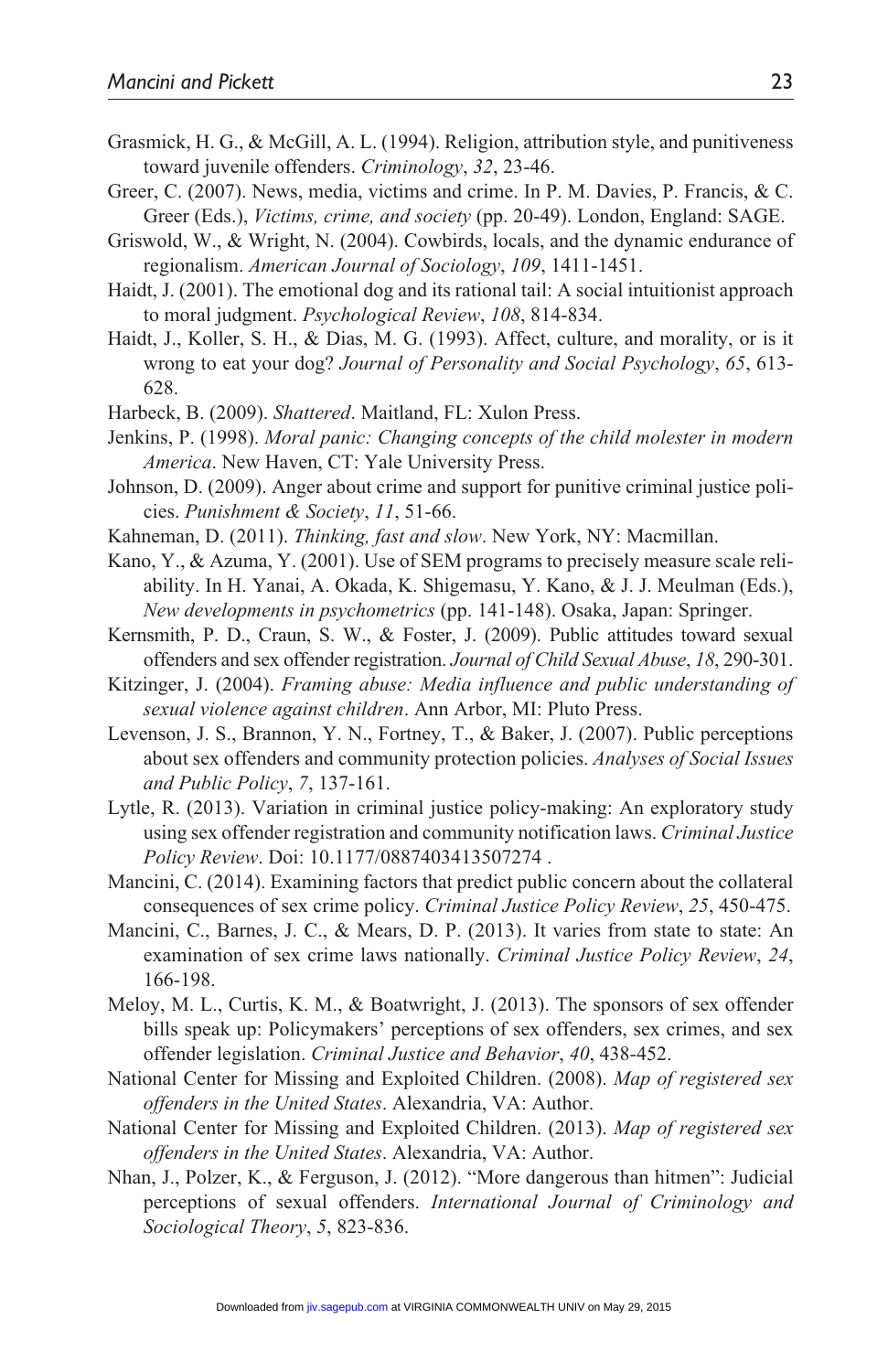- Nunnally, J. (1978). *Psychometric theory*. New York, NY: McGraw-Hill.
- Payne, B. K., Tewksbury, R., & Mustaine, E. E. (2010). Attitudes about rehabilitating sex offenders: Demographic, victimization, and community-level influences. *Journal of Criminal Justice*, *38*, 580-588.
- Pickett, J. T., & Baker, T. (2014). The pragmatic American: Empirical reality or methodological artifact? *Criminology*, *52*, 195-222.
- Pickett, J. T., & Chiricos, T. (2012). Controlling other people's children: Racialized views of delinquency and Whites' punitive attitudes toward juvenile offenders. *Criminology*, *50*, 673-710.
- Pickett, J. T., Mancini, C., & Mears, D. P. (2013). Vulnerable victims, monstrous offenders, and unmanageable risk: Explaining public opinion on the social control of sex crime. *Criminology*, *51*, 729-759.
- Planty, M., Langton, L., Krebs, C., Berzofsky, M., & Smiley-McDonald, H. (2013). *Female victims of sexual violence, 1994-2010*. Washington, DC: Bureau of Justice Statistics.
- Rhodes, S. D., Bowie, D. A., & Hergenrather, K. C. (2003). Collecting behavioral data using the World Wide Web: Considerations for researchers. *Journal of Epidemiology & Community Health*, *57*, 68-73.
- Rogers, P., & Davies, M. (2007). Perceptions of victims and perpetrators in a depicted child sexual abuse case: Gender and age factors. *Journal of Interpersonal Violence*, *22*, 566-584.
- Sample, L. L., & Kadleck, C. (2008). Sex offender laws: Legislators' accounts of the need for policy. *Criminal Justice Policy Review*, *19*, 40-62.
- Sampson, R. J., & Raudenbush, S. W. (2004). Seeing disorder: Neighborhood stigma and the social construction of "broken windows." *Social Psychology Quarterly*, *67*, 319-342.
- Sanders, D., Clarke, H. D., Stewart, M. C, & Whiteley, P. (2007). Does mode matter for modeling political choice? Evidence from the 2005 British Election Study. *Political Analysis*, *15*, 257-285.
- Schafran, L. H. (1992). Maiming the soul: Judges, sentencing, and the myth of the nonviolent rapist. *Fordham Urban Law Journal*, *20*, 439-453.
- Schmidt, W. C. (1997). World Wide Web survey research: Benefits, potential problems, and solutions. *Behavioral Research Methods, Instruments, & Computers*, *29*, 274-279.
- Sijtsma, K. (2009). On the use, the misuse, and the very limited usefulness of Cronbach's alpha. *Psychometrika*, *74*, 107-120.
- Skogan, W. G. (1992). *Disorder and decline: Crime and the spiral of decay in American neighborhoods*. Berkley: University of California Press.
- Spencer, D. (2009). Sex offender as homo sacer. *Punishment & Society*, *11*, 219-240.

Sutherland, E. H. (1950). The sexual psychopath laws. *Journal of Criminal Law and Criminology*, *40*, 543-554.

Tourangeau, R., & Yan, T. (2007). Sensitive questions in surveys. *Psychological Bulletin*, *133*, 859-883.